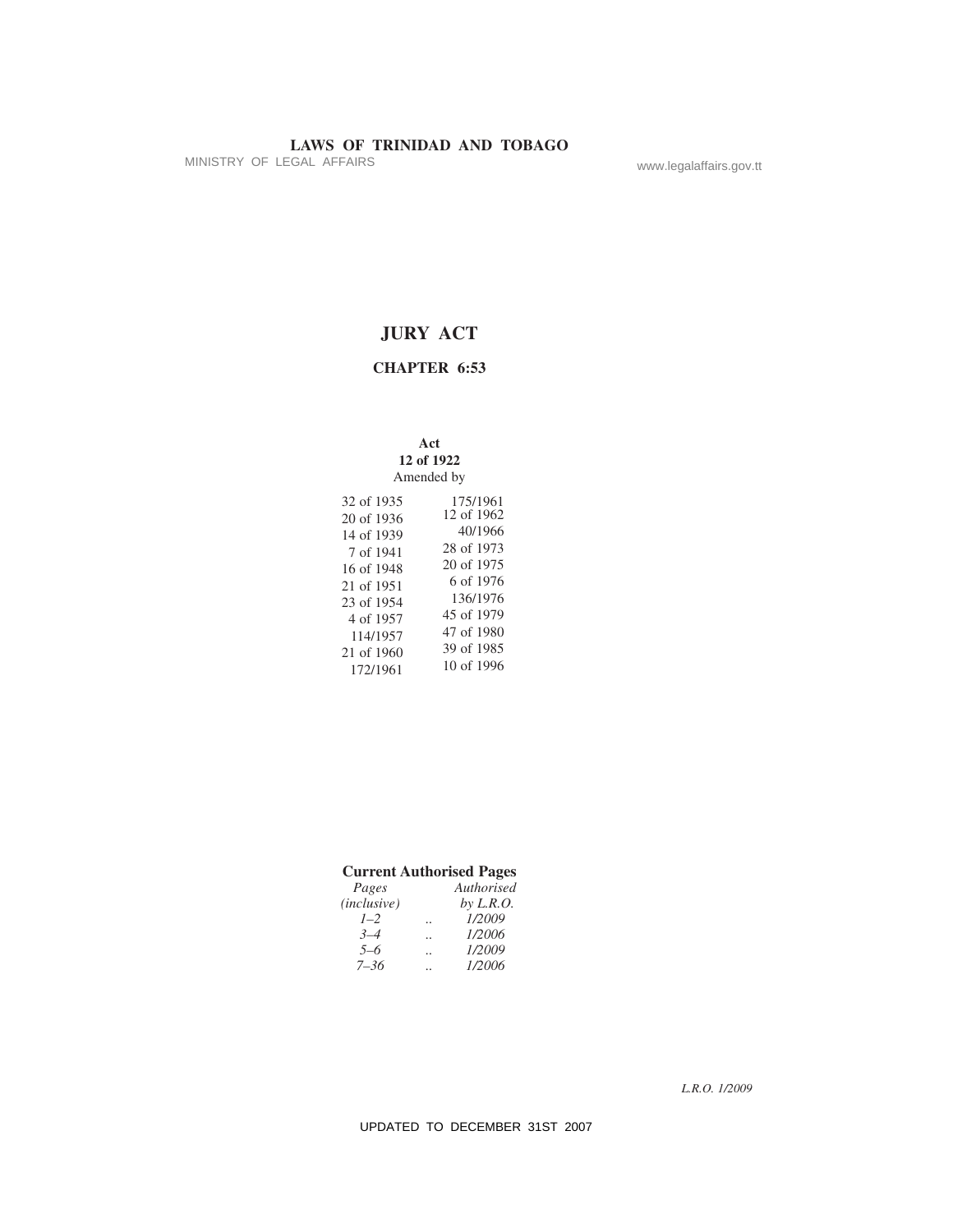### **LAWS OF TRINIDAD AND TOBAGO** MINISTRY OF LEGAL AFFAIRS www.legalaffairs.gov.tt

| <b>Chap.</b> 6:53 | Jury |  |
|-------------------|------|--|

# **Index of Subsidiary Legislation**

|                                                           |          |          |          | Page |
|-----------------------------------------------------------|----------|----------|----------|------|
| Payment to Common Jurors Regulations (G.3.4.43)           | $\cdots$ | $\cdots$ | $\cdots$ | 32   |
| Jury (Exception from Service) Order (LN 121/1986)         | $\cdots$ | $\cdots$ | $\cdots$ | 34   |
| Jury (Exception from Service) (No. 2) Order (LN 123/1986) |          | $\cdots$ | $\cdots$ | 34   |
| Jury (Exception from Service) Order (LN 135/1990)         | $\cdots$ | $\cdots$ | $\cdots$ | 35   |
| Jury (Exception from Service) Order (LN 156/2002)         | $\cdots$ | $\cdots$ | $\cdots$ | 36   |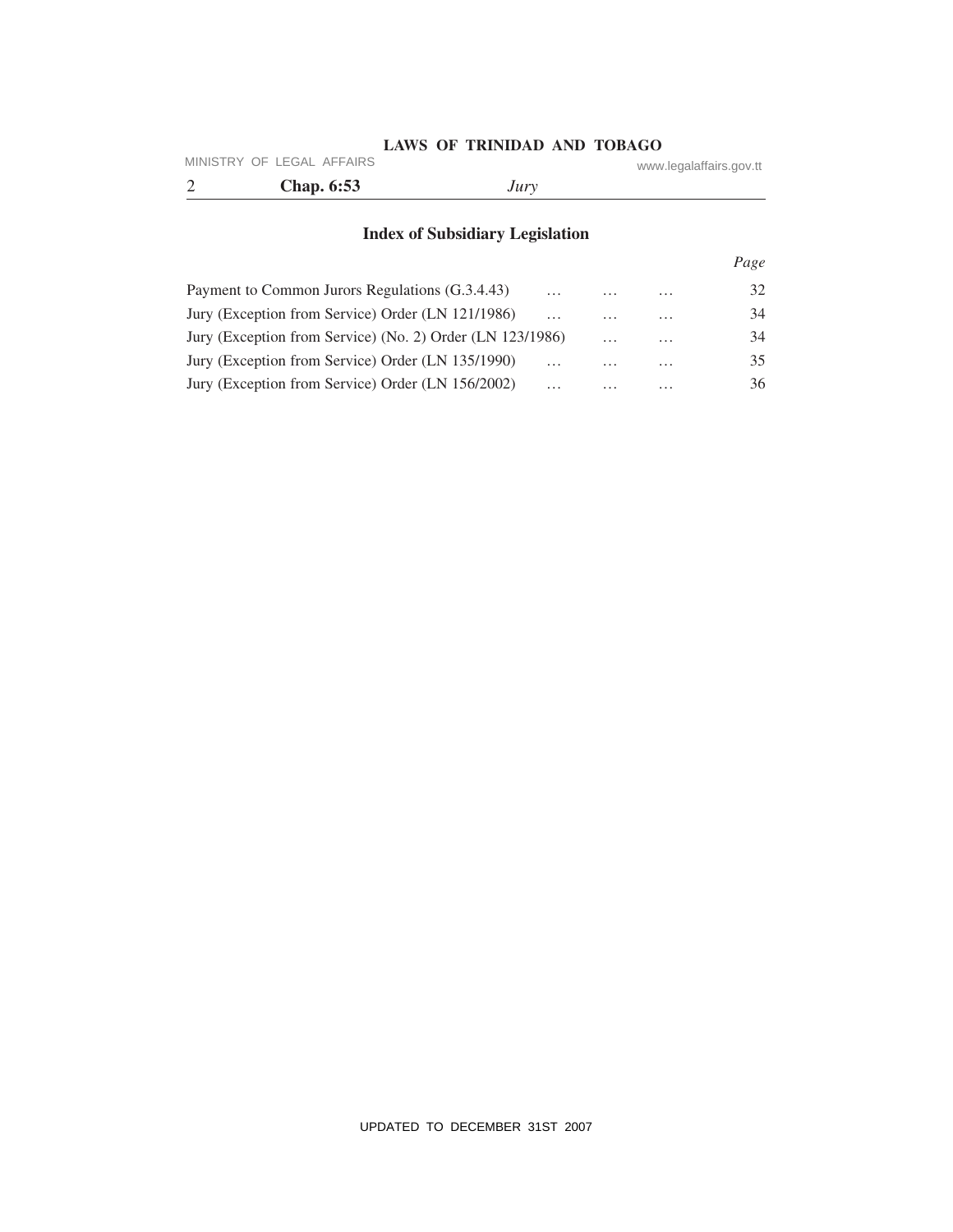MINISTRY OF LEGAL AFFAIRS www.legalaffairs.gov.tt

*Jury* **Chap. 6:53** 3

### **CHAPTER 6:53**

# **JURY ACT**

#### ARRANGEMENT OF SECTIONS

#### **SECTION**

- 1. Short title.
- 2. Interpretation.
- 3. Liability to serve.
- 4. Qualifications as a juror.
- 5. Disqualifications of a juror.
- 6. Revision of list.
- 7. Exceptions.
- 8. Qualifications as a special juror.
- 9. Qualification to be stated on registration record card.
- 10. Preparation of list of jurors.
- 11. Form of list.
- 12. List to be sent to Reviser.
- 13. Revising of lists.
- 14. Precept for return of jurors.
- 15. Return of precept.
- 16. Form and mode of service of jury summons.
- 17. Husband and wife not to be summoned at same Jury Sessions.
- 18. Limitation of liability to serve.
- 19. Array of jurors—in cases of murder and treason. In other cases. Continuance of trial where one juror dies or becomes incapable.
- 20. Preparation of panel.
- 21. Selection of jury.
- 21A. Alternate jurors.
	- 22. Judge may determine the composition of a Jury and may exempt women from service.
	- 23. Peremptory challenges.
- 23A. Challenge for cause.
- 23B. Trial of challenge.
- 24. Oath of jurors.
- 25. Election of foreman.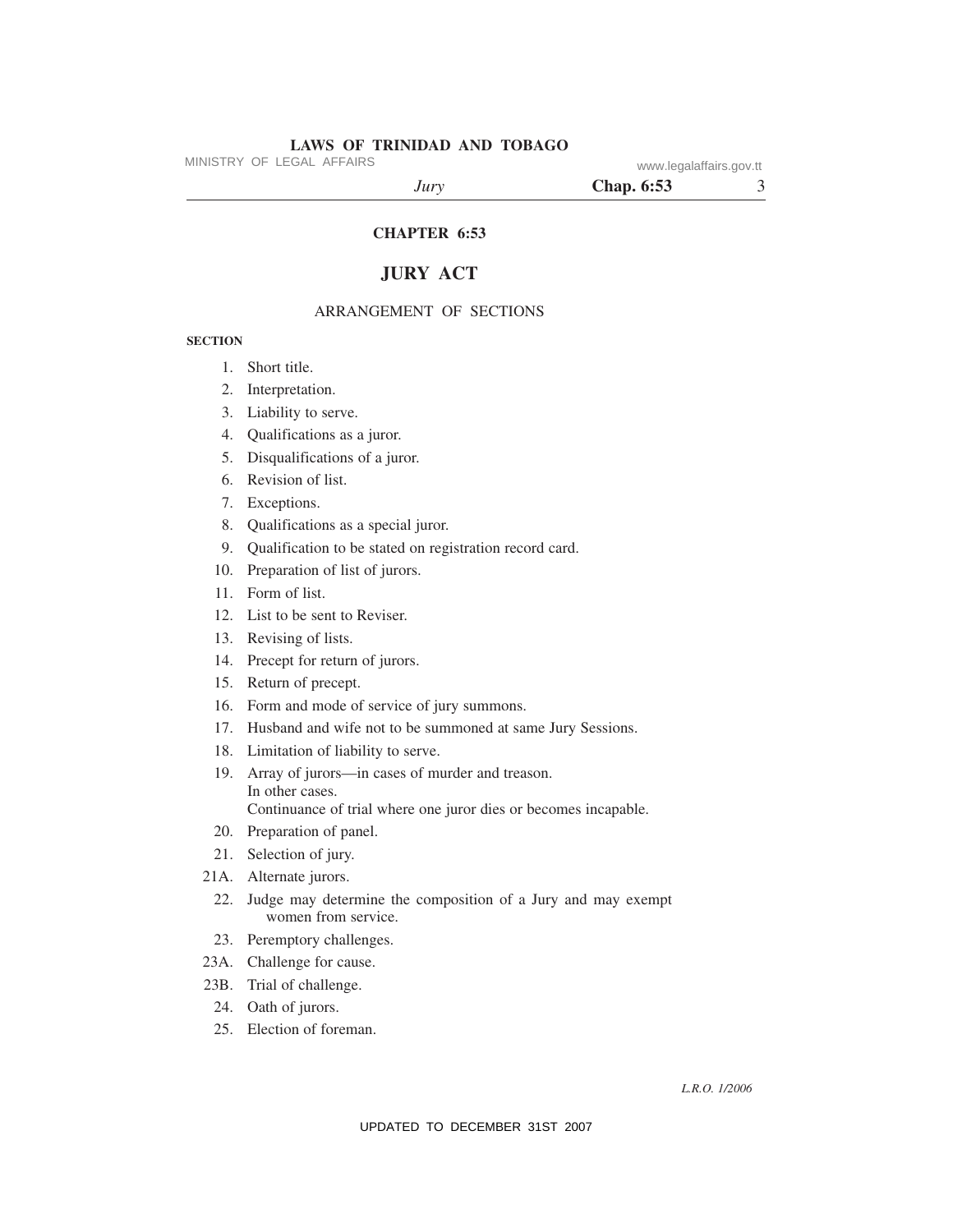| MINISTRY OF LEGAL AFFAIRS |                   | <b>LAWS OF TRINIDAD AND TOBAGO</b>                                                                                                                                                                                                              | www.legalaffairs.gov.tt                                           |
|---------------------------|-------------------|-------------------------------------------------------------------------------------------------------------------------------------------------------------------------------------------------------------------------------------------------|-------------------------------------------------------------------|
| 4                         | <b>Chap.</b> 6:53 | Jury                                                                                                                                                                                                                                            |                                                                   |
|                           |                   |                                                                                                                                                                                                                                                 |                                                                   |
|                           |                   | <b>ARRANGEMENT OF SECTIONS-Continued</b>                                                                                                                                                                                                        |                                                                   |
|                           | <b>SECTION</b>    |                                                                                                                                                                                                                                                 |                                                                   |
|                           | 26.               | Custody and discharge of the jury: their verdict.                                                                                                                                                                                               |                                                                   |
|                           | 27.               | Refreshments to jury.                                                                                                                                                                                                                           |                                                                   |
|                           | 28.               | Verdict of seven jurors.<br>Verdict of six jurors.<br>Verdict of manslaughter on charge of murder.<br>Discharge of jury after 3 hours' retirement.<br>Discharge of jury during trial.<br>Subsequent trial.                                      |                                                                   |
|                           | 29.               | Special juries.                                                                                                                                                                                                                                 |                                                                   |
|                           | 30.               | Special juries.                                                                                                                                                                                                                                 |                                                                   |
|                           | 31.               | Marshal to cause list of special jurors to be prepared.                                                                                                                                                                                         |                                                                   |
|                           | 32.               | Preparing panel for special jury.<br>instance.<br>Then double the number to be drawn.<br>Drawing of the jury for the trial.<br>No challenge allowed.<br>Special jury may be nominated by consent.<br>Jury may try several causes.<br>Exemption. | Quadruple the number required for the jury to be drawn in first   |
|                           |                   | 33. Costs of special jury.                                                                                                                                                                                                                      |                                                                   |
|                           | 34.               | Payment of common jurors.                                                                                                                                                                                                                       |                                                                   |
|                           | 35.               | Allowance to special jurors.                                                                                                                                                                                                                    |                                                                   |
|                           |                   | 36. Default of jurors.                                                                                                                                                                                                                          |                                                                   |
|                           | 37.               | Jurors failing to attend or not answering or withdrawing.                                                                                                                                                                                       |                                                                   |
|                           | 38.               | Reference to talesman includes female juror.                                                                                                                                                                                                    |                                                                   |
|                           | 39.               | Indemnity to Marshal.<br>Penalty for wrongfully returning juror.                                                                                                                                                                                | Judgment not to be reversed through defect in jury list or panel. |
|                           | 40.               | Power to enlarge time.                                                                                                                                                                                                                          |                                                                   |
|                           | 41.               | Rules of Court.                                                                                                                                                                                                                                 |                                                                   |
|                           |                   | 42. Victimisation for serving as a juror.                                                                                                                                                                                                       |                                                                   |
|                           | <b>SCHEDULE.</b>  |                                                                                                                                                                                                                                                 |                                                                   |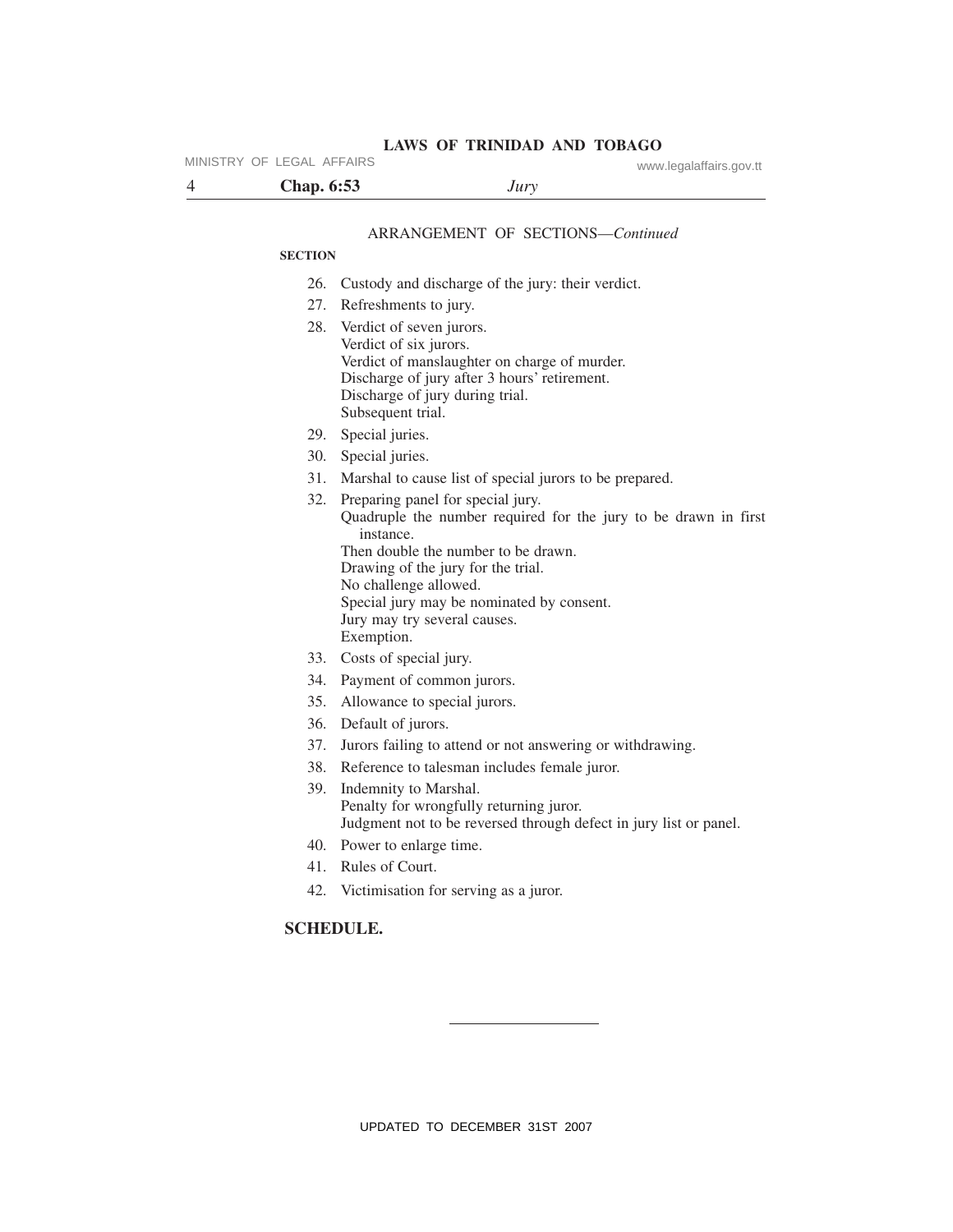| LAWS OF IKINIDAD AND IOBAGO<br>MINISTRY OF LEGAL AFFAIRS                                                                                                                                                                                                                                                         |                   | www.legalaffairs.gov.tt                                                   |
|------------------------------------------------------------------------------------------------------------------------------------------------------------------------------------------------------------------------------------------------------------------------------------------------------------------|-------------------|---------------------------------------------------------------------------|
| Jury                                                                                                                                                                                                                                                                                                             | <b>Chap. 6:53</b> | 5                                                                         |
| <b>CHAPTER 6:53</b>                                                                                                                                                                                                                                                                                              |                   |                                                                           |
| <b>JURY ACT</b>                                                                                                                                                                                                                                                                                                  |                   |                                                                           |
| An Act relating to Jurors and Juries.                                                                                                                                                                                                                                                                            |                   | 1950 Ed.<br>Ch. 4 No. 2.<br>12 of 1922.                                   |
| [ $2ND$ AUGUST 1922]                                                                                                                                                                                                                                                                                             |                   | Commencement.                                                             |
| 1. This Act may be cited as the Jury Act.                                                                                                                                                                                                                                                                        |                   | Short title.                                                              |
| 2. (1) In this Act—<br>"alternate juror" means a juror called and empanelled to sit in a<br>criminal trial under section 21A;                                                                                                                                                                                    |                   | Interpretation.<br>[21 of 1960]<br>175/1961<br>20 of 1975<br>10 of 1996]. |
| "Board of Inland Revenue" means the Board of Inland Revenue<br>established by section 3 of the Income Tax Act;                                                                                                                                                                                                   |                   | Ch. 75:01.                                                                |
| "Chief Election Officer" has the same meaning as in section 2 of<br>the Representation of the People Act;                                                                                                                                                                                                        |                   | Ch. 2:01.                                                                 |
| "income" includes any profits, allowances, emoluments, or<br>advantages capable of being estimated in money;                                                                                                                                                                                                     |                   |                                                                           |
| "Jury Sessions" includes—<br>(a) any Criminal Sessions including any special<br>sittings; and<br>(b) any other Jury Sessions appointed by the                                                                                                                                                                    |                   |                                                                           |
| Supreme Court by general order or otherwise;<br>"National Insurance Board" means the National Insurance Board<br>established by section 3 of the National Insurance Act;<br>"Registration Officer" and "Assistant Registration Officer"<br>have the same meanings as in the Representation of the<br>People Act; |                   | Ch. 32:01.                                                                |
| "Registrar" means the Registrar of the Supreme Court;<br>"Reviser" means the Magistrate appointed under this Act to<br>revise any jury list;                                                                                                                                                                     |                   |                                                                           |
| "special sitting" includes any special sitting required by warrant<br>of the President to be held under section 75 of the Supreme<br>Court of Judicature Act;                                                                                                                                                    |                   | Ch. 4:01.                                                                 |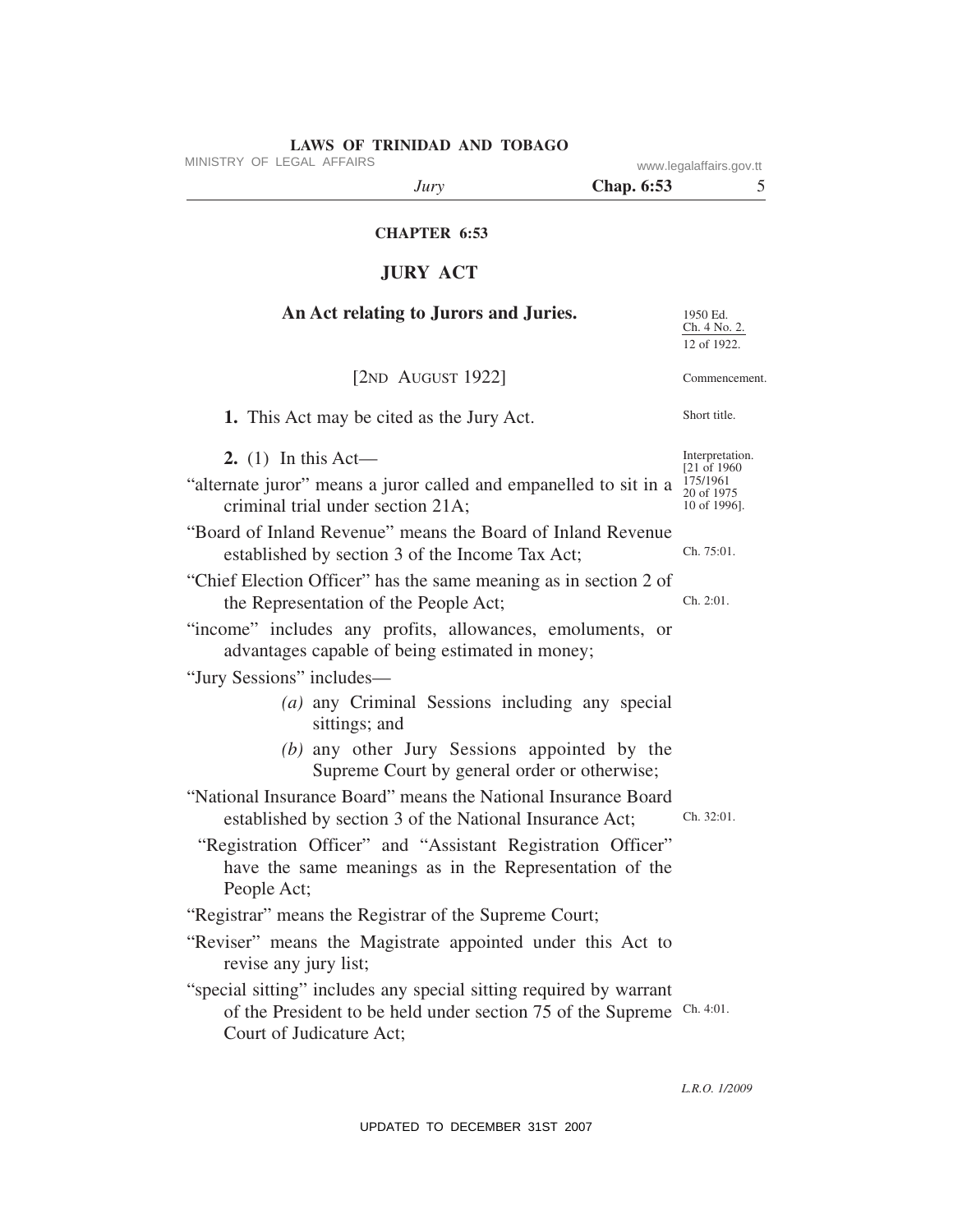|                           |  | LAWS OF TRINIDAD AND TOBAGO |  |                         |
|---------------------------|--|-----------------------------|--|-------------------------|
| MINISTRY OF LEGAL AFFAIRS |  |                             |  | www.legalaffairs.gov.tt |

| <b>Chap.</b> 6:53 | Jury |  |
|-------------------|------|--|

"trial" includes any of the following trials or enquiries when made by or with a jury, that is to say:

- *(a)* any inquest of office;
- *(b)* the trial of any issue of fact;
- *(c)* a trial or enquiry for the assessment of damages in any action;
- *(d)* an enquiry under the provisions of any Act as

to compensation or damages in respect of any lands taken, used or injuriously affected.

(2) In this Act a reference to jury except where the context otherwise requires, includes a reference to a jury comprising in whole or in part alternate jurors.

**3.** Every person qualified by law to be a juror and not disqualified or excepted under this Act shall be placed on the list of jurors and shall be liable to serve as a juror.

**4.** (1) Every person shall be qualified to be a juror who—

- *(a)* is over the age of eighteen years and under the age of sixty-five years;
- *(b)* is ordinarily resident in Trinidad and Tobago;
- *(c)* was born in Trinidad and Tobago; or, not being so born, has resided in Trinidad and Tobago for two years or more;
- *(d)* is able to read and write the English language and understand the same when spoken; and
- *(e)* is either—
	- (i) seised or possessed of freehold or leasehold interest in land of the clear annual value of seven hundred and twenty dollars; or
	- (ii) in occupation of a house which is rated or assessed to some general or local tax on an annual value of not less than six hundred dollars; or

Qualifications as a juror. [21 of 1960 175/1961 28 of 1973 20 of 1975 39 of 1985].

UPDATED TO DECEMBER 31ST 2007

serve. [21 of 1960 175/1961].

Liability to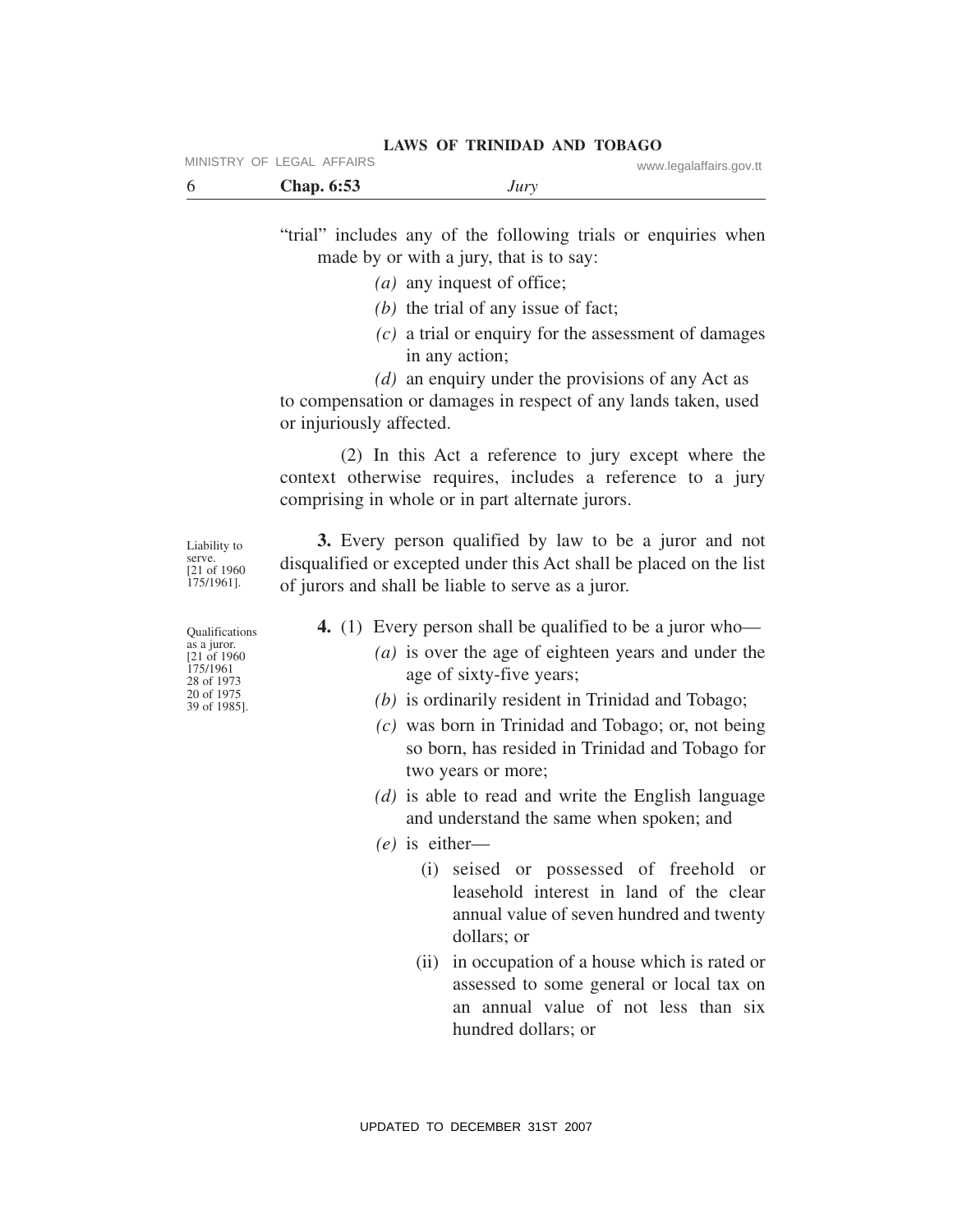MINISTRY OF LEGAL AFFAIRS www.legalaffairs.gov.tt

|                                      | Jury                                                     | Chap. 6:53                                                                                                                                                                                                                                                                 | 7                                                                             |
|--------------------------------------|----------------------------------------------------------|----------------------------------------------------------------------------------------------------------------------------------------------------------------------------------------------------------------------------------------------------------------------------|-------------------------------------------------------------------------------|
|                                      | thousand dollars.                                        | (iii) in receipt beneficially of a net<br>annual income of not less than three                                                                                                                                                                                             |                                                                               |
| shall be qualified to be a juror if— | ( <i>a</i> ) her husband is qualified to be a juror; and | (2) Notwithstanding subsection (1), a married woman                                                                                                                                                                                                                        |                                                                               |
|                                      | subsection $(1)(a)$ and $(d)$ .                          | $(b)$ she possesses the qualifications specified in                                                                                                                                                                                                                        |                                                                               |
|                                      | sentenced to imprisonment;                               | <b>5.</b> Every person shall be disqualified for being a juror who-<br>(a) has been convicted of an arrestable offence or<br>any indictable offence not being an arrestable<br>offence involving dishonesty in respect of<br>which indictable offence such person has been | Disqualification<br>s of a juror.<br>[21 of 1960]<br>175/1961<br>45 of 1979]. |
|                                      | of body or mind; or                                      | $(b)$ is of unsound mind, or imbecile or deaf, or blind<br>or afflicted with any other permanent infirmity                                                                                                                                                                 |                                                                               |

*(c)* is a bankrupt, or has entered into a deed of arrangement with his creditors.

**6.** The name of a person disqualified under section 5 Revision of list. [39 of 1985]. shall not be inserted in any list under section 10 and the Reviser shall exclude from such list the name of any person so disqualified and also the name of any person who, to his knowledge, is of the age of sixty-five years and over; and any Judge of the High Court may at any time, on being satisfied that any person has attained the age of sixty-five years and over, order the name of such person to be removed from the list for the time being and not to be inserted in any subsequent list, and the name of any person so ordered to be removed shall be erased by the Marshal from the Jurors Book for the year and not inserted in any Jurors Book for any subsequent year.

**7.** The exceptions shall be as follows, that is to say: Members of Parliament; The Judges of the Supreme Court; Magistrates and their clerks;

Exceptions. Ords. 7—1941, s.2, 16—1948, s. 2. [21 of 1960 175/1961 12 of 1962 49/1966 20 of 1975].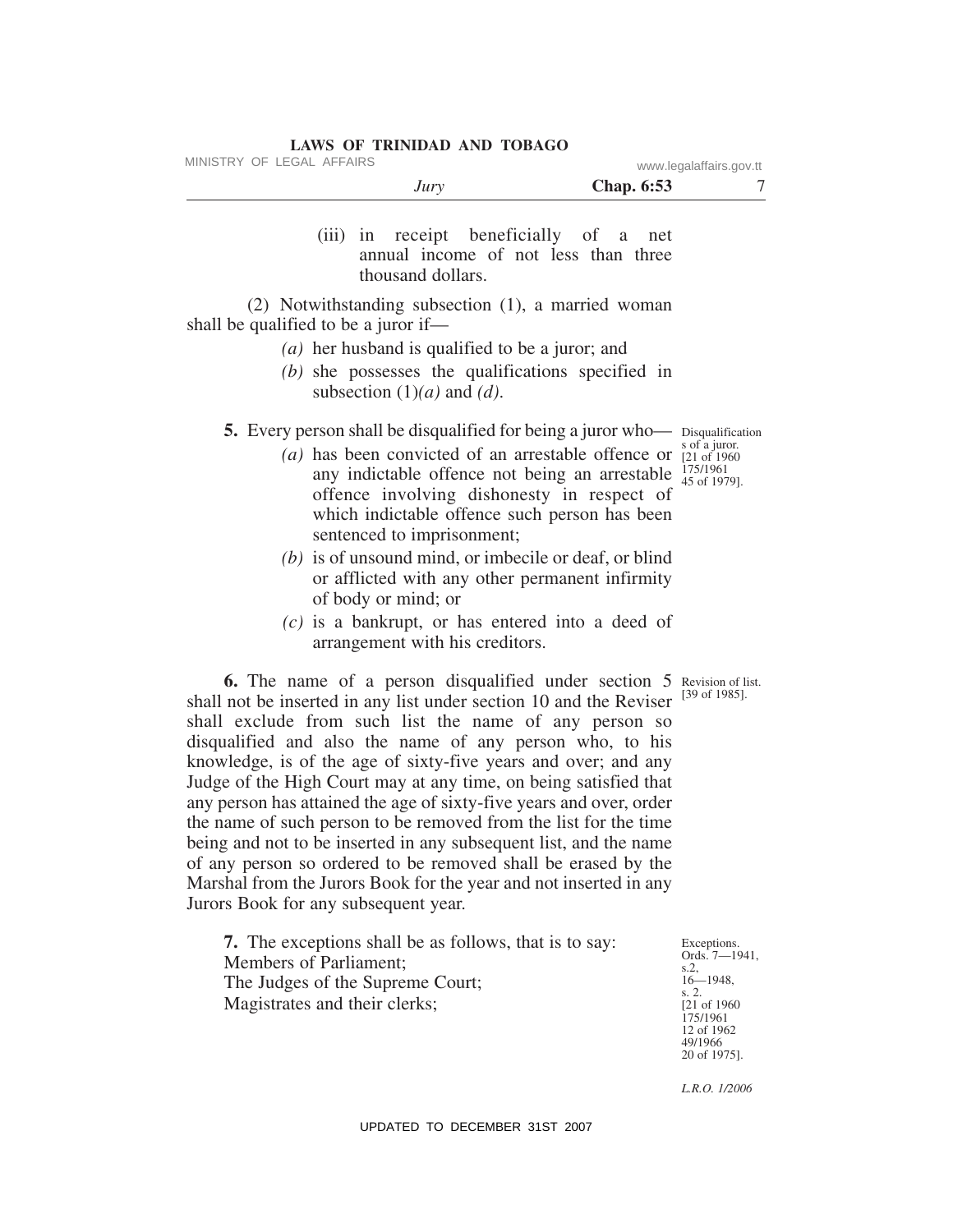|            | MINISTRY OF LEGAL AFFAIRS              |                                                                   | www.legalaffairs.gov.tt |
|------------|----------------------------------------|-------------------------------------------------------------------|-------------------------|
| 8          | <b>Chap.</b> 6:53                      | Jury                                                              |                         |
|            |                                        |                                                                   |                         |
|            | Justices of the Peace;                 |                                                                   |                         |
|            | Ministers of Religion;                 |                                                                   |                         |
|            | Mayors and Deputy Mayors;              |                                                                   |                         |
|            | Consuls and Vice-Consuls;              |                                                                   |                         |
|            |                                        | Members of the Medical Board in actual practice;                  |                         |
|            |                                        | Licensed Druggists in actual practice as such;                    |                         |
|            |                                        | Persons (other than licensed shopkeepers) registered under        |                         |
| Ch. 29:50. | the Medical Board Act;                 |                                                                   |                         |
|            |                                        | Attorneys-at-law in actual practice and their clerks;             |                         |
|            | Officers of Courts of Justice;         |                                                                   |                         |
|            | Schoolteachers;                        |                                                                   |                         |
|            |                                        | Jailors and persons employed as deputies under them;              |                         |
|            | Members of the Defence Force;          |                                                                   |                         |
|            |                                        | Members of the Police Service and constables;                     |                         |
|            | Members of the Fire Service;           |                                                                   |                         |
|            |                                        | Officers and servants of the Post Office or the Customs and       |                         |
|            | Excise Department;                     |                                                                   |                         |
|            |                                        | Pilots who are licensed under the provisions of section 5 of      |                         |
| Ch. 51:02. | the Pilotage Act;                      |                                                                   |                         |
|            |                                        | Members of the air crew of any company, firm or other             |                         |
|            |                                        | organisation operating an airline service under an                |                         |
|            |                                        | agreement with the Government who hold licences                   |                         |
|            |                                        | issued by the Director of Civil Aviation.                         |                         |
|            | The spouses of the following persons:  |                                                                   |                         |
|            | Judges of the Supreme Court;           |                                                                   |                         |
|            | Members of Parliament;                 |                                                                   |                         |
|            | Mayors and Deputy Mayors;              |                                                                   |                         |
|            | Magistrates and their clerks;          |                                                                   |                         |
|            | Justices of the Peace;                 |                                                                   |                         |
|            | Attorneys-at-law and their clerks;     |                                                                   |                         |
|            | Officers of the Courts of Justice;     |                                                                   |                         |
|            |                                        | Members of the Police Service and constables.                     |                         |
|            |                                        | Such other persons or classes of persons as may from time to time |                         |
|            | be excepted by the President by Order. |                                                                   |                         |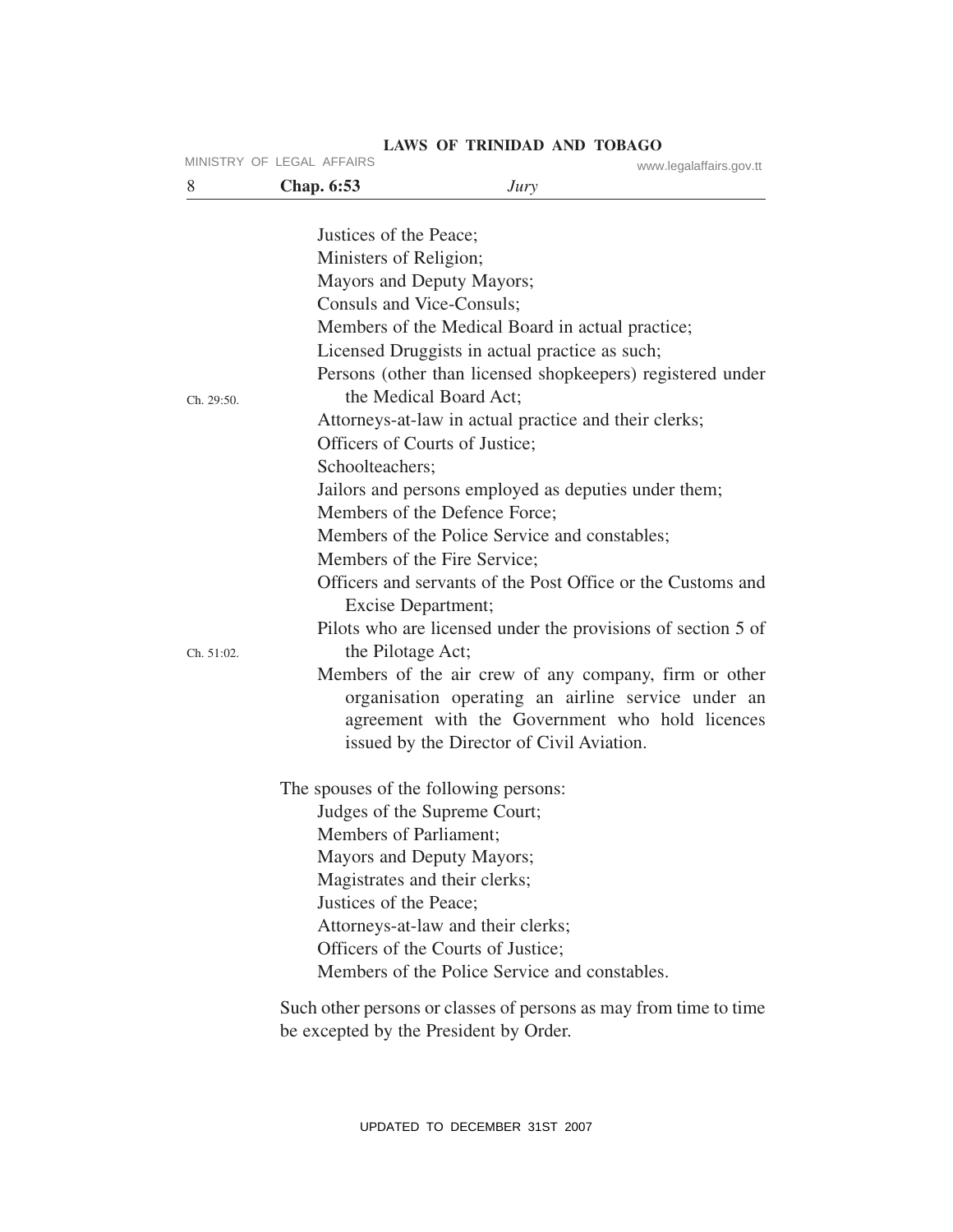| Jury                      | <b>Chap.</b> 6:53       |  |
|---------------------------|-------------------------|--|
| MINISTRY OF LEGAL AFFAIRS | www.legalaffairs.gov.tt |  |

**8.** (1) Any person liable under section 3 shall be qualified Qualifications as a special

and liable to serve as a special juror who is either— *(a)* seised or possessed of freehold or leasehold interest in land of the clear annual value of eight 20/1975]. hundred and forty dollars; or juror. [21 of 1960 175/1961

- *(b)* in occupation of a house which is rated or assessed to some general or local tax of an annual value of not less than seven hundred and twenty dollars; or
- *(c)* in receipt beneficially of a net annual income of not less than six thousand dollars.

(2) Notwithstanding subsection (1), a married woman who is qualified to serve as a juror under section 4(2), shall be liable to serve as a special juror, if her husband is qualified and liable to serve as such a juror.

9. Every registration officer and every assistant registration Qualification to officer when making out a registration record card for a person be stated on who is entitled to be registered by virtue of section 14(1) of the record card. Representation of the People Act, shall, if that person is qualified Ch. 2:01. to serve as a juror, state in the prescribed manner—

- *(a)* the nature of the qualification under section  $4(1)(e)$  of that person, and where that person is a married woman who is qualified to serve as a juror under subsection 4(2), the nature of the qualification of her husband under the said section 4(1)*(e)*; and
- *(b)* whether that person is qualified as a special juror.

10. (1) In the year 1976 and in every alternate year thereafter, Preparation of the Chief Election Officer shall cause each Registration Officer to  $\frac{1}{20}$  of 1975]. make a list of the names of all persons residing in his registration area who are qualified to serve as jurors. list of jurors.

(2) In the exercise of his power under subsection (1) the Chief Election Officer is authorised and required—

> *(a)* to make diligent enquiry as to persons who are qualified to serve as jurors and in particular by

> > *L.R.O. 1/2006*

UPDATED TO DECEMBER 31ST 2007

registration [20 of 1975].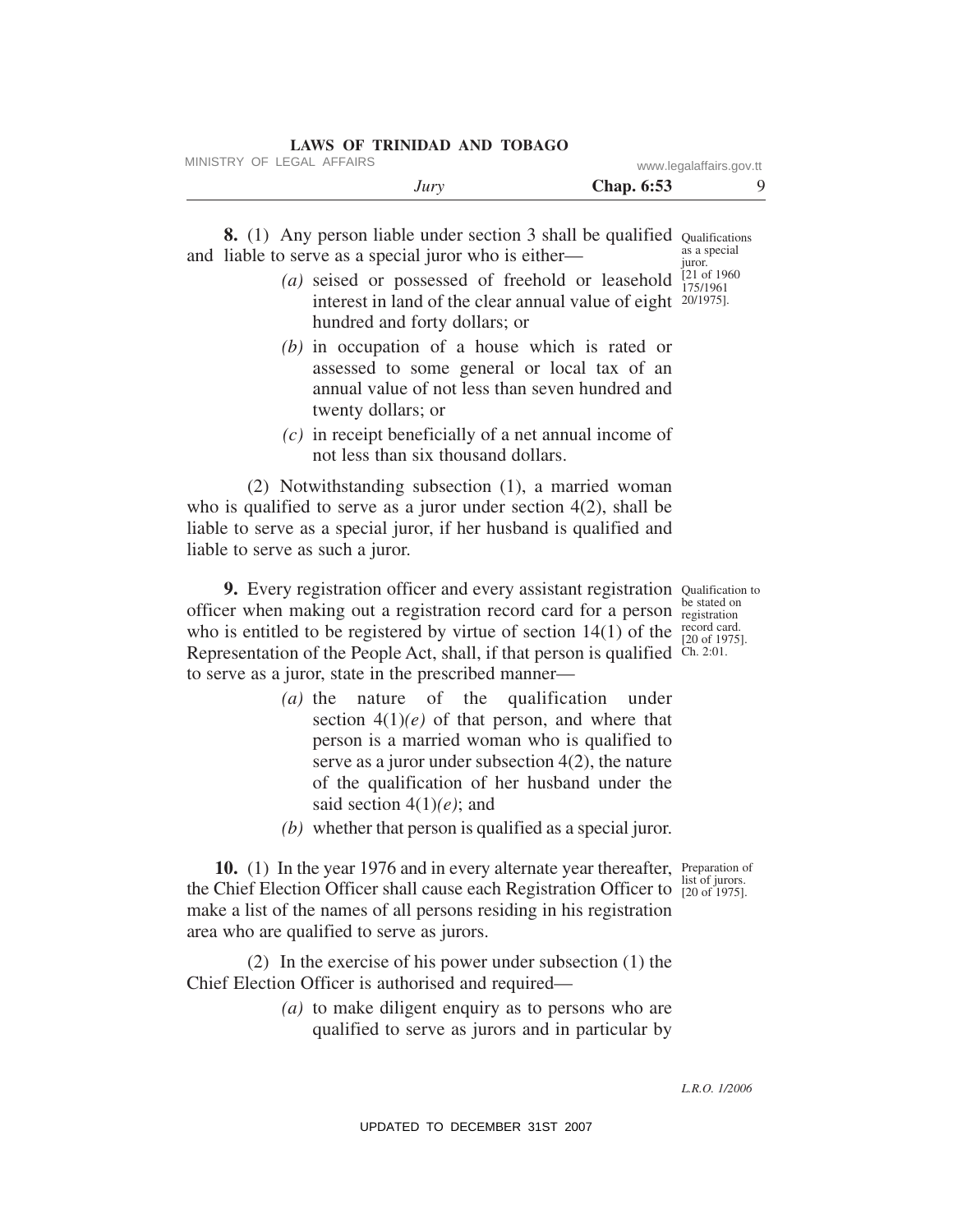| 10                   | <b>Chap. 6:53</b> | www.legalaffairs.gov.tt<br>Jury                                                                                                                                                                                                                                                                                                                                                                                                                                             |
|----------------------|-------------------|-----------------------------------------------------------------------------------------------------------------------------------------------------------------------------------------------------------------------------------------------------------------------------------------------------------------------------------------------------------------------------------------------------------------------------------------------------------------------------|
|                      |                   | all lawful ways and means to ascertain whether<br>such persons can read and write the English<br>language and understand it when spoken;                                                                                                                                                                                                                                                                                                                                    |
|                      |                   | $(b)$ to inspect and make copies of, or extracts from,<br>the House Rate Book of any City or Borough<br>and the assessment rolls of any Ward; and the<br>Chief Executive Officer<br>of every City or<br>Borough and the Revenue Officer for every Ward<br>shall render such assistance and accord such<br>facilities as may be necessary for that purpose;                                                                                                                  |
|                      |                   | $(c)$ to demand and receive—                                                                                                                                                                                                                                                                                                                                                                                                                                                |
| Ch. 32:01.           |                   | from the Chairman of the Board of Inland<br>(i)<br>Revenue the names and addresses of<br>persons who according to the income tax<br>returns are qualified to serve as jurors; and<br>from the Chairman of the National<br>(ii)<br>Insurance Board the names and addresses<br>of employed persons, as defined in<br>section 2 of the National Insurance Act,<br>who, according to information supplied<br>for the purposes of that Act, are qualified<br>to serve as jurors; |
| Form D.<br>Schedule. |                   | (d) to serve on any employer, a notice setting out<br>clearly the qualifications of a juror and requiring<br>the employer to make a return on the Form D set<br>out in the Schedule of all persons in his<br>employment who are qualified to serve as jurors;                                                                                                                                                                                                               |
|                      |                   | $(e)$ to enquire of, or consult with, the Official<br>Receiver in bankruptcy and the Registrar of the<br>Supreme Court, who are required to give the<br>necessary assistance regarding the qualifications<br>or disqualifications of any of the persons whose<br>names it is intended to enter in such list.                                                                                                                                                                |
|                      |                   | (3) The Chairman of the Board of Inland Revenue and<br>the Chairman of the National Insurance Board shall furnish<br>merely names and addresses and shall not in any manner disclose                                                                                                                                                                                                                                                                                        |

the income of persons who are qualified to serve as jurors.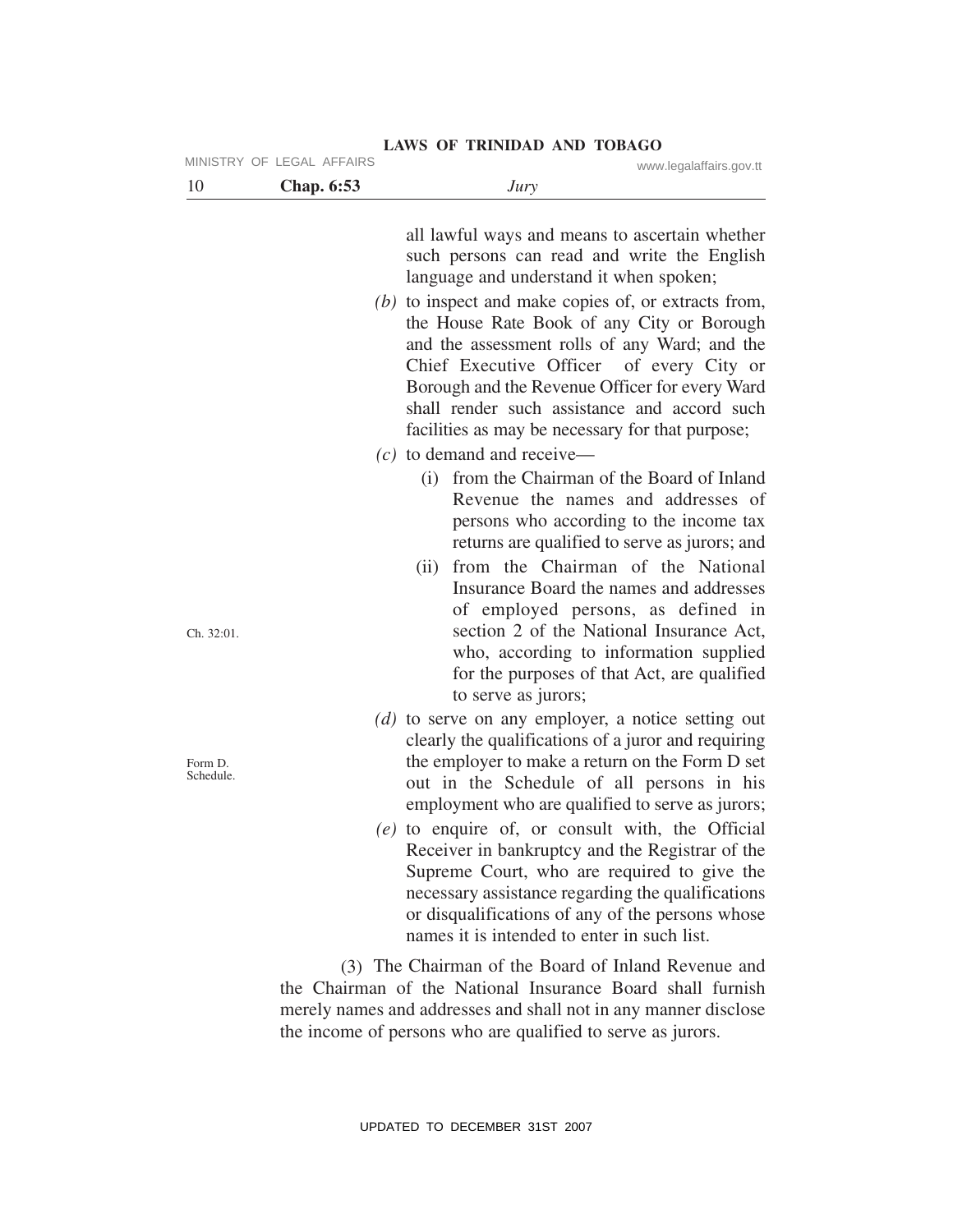MINISTRY OF LEGAL AFFAIRS www.legalaffairs.gov.tt

*Jury* **Chap. 6:53** 11

- (4) An employer who—
	- *(a)* fails to make the return required by subsection (2)*(d)* within the period specified in the notice; or
	- *(b)* wilfully makes an incorrect or incomplete return,

is liable on summary conviction to a fine of one thousand dollars.

(5) The lists referred to in subsection (1) shall each be revised by a Magistrate appointed by the President for that purpose.

11. (1) The list referred to in section 10(1) shall show in Form of list. respect of each person who is qualified to serve as a juror the  $\frac{[21 \text{ of } 1960]}{175/1961}$ name, place of abode, sex, business or occupation of the person <sup>20 of 1975].</sup> and the nature of the qualification referred to in section 9*(a)*. 175/1961

(2) If any person to whom subsection (1) applies is qualified to serve as a special juror, the letters S.J. shall be set opposite the name of that person in a separate column.

(3) Each list shall show as far as practicable the name of the person in full, arranged according to the alphabetical order of the surname, and shall be according to Form A in the Schedule. Form A.

**12.** (1) Each list shall be—

- *(a)* printed in alphabetical order;
- *(b)* signed by the Registration Officer who prepared it; and
- *(c)* sent not later than the 15th of February in the year in which it was prepared to the Reviser for revision.
- (2) The Reviser shall cause—
	- *(a)* copies of the lists with a notice mentioning the place and time at which objections to the lists will be heard, to be affixed in such places as he may direct in order to give publicity to the lists; and
	- *(b)* the lists to be published in the *Gazette* during the month of April in the year in which it was prepared.

List to be sent to Reviser. [20 of 1975].

Schedule.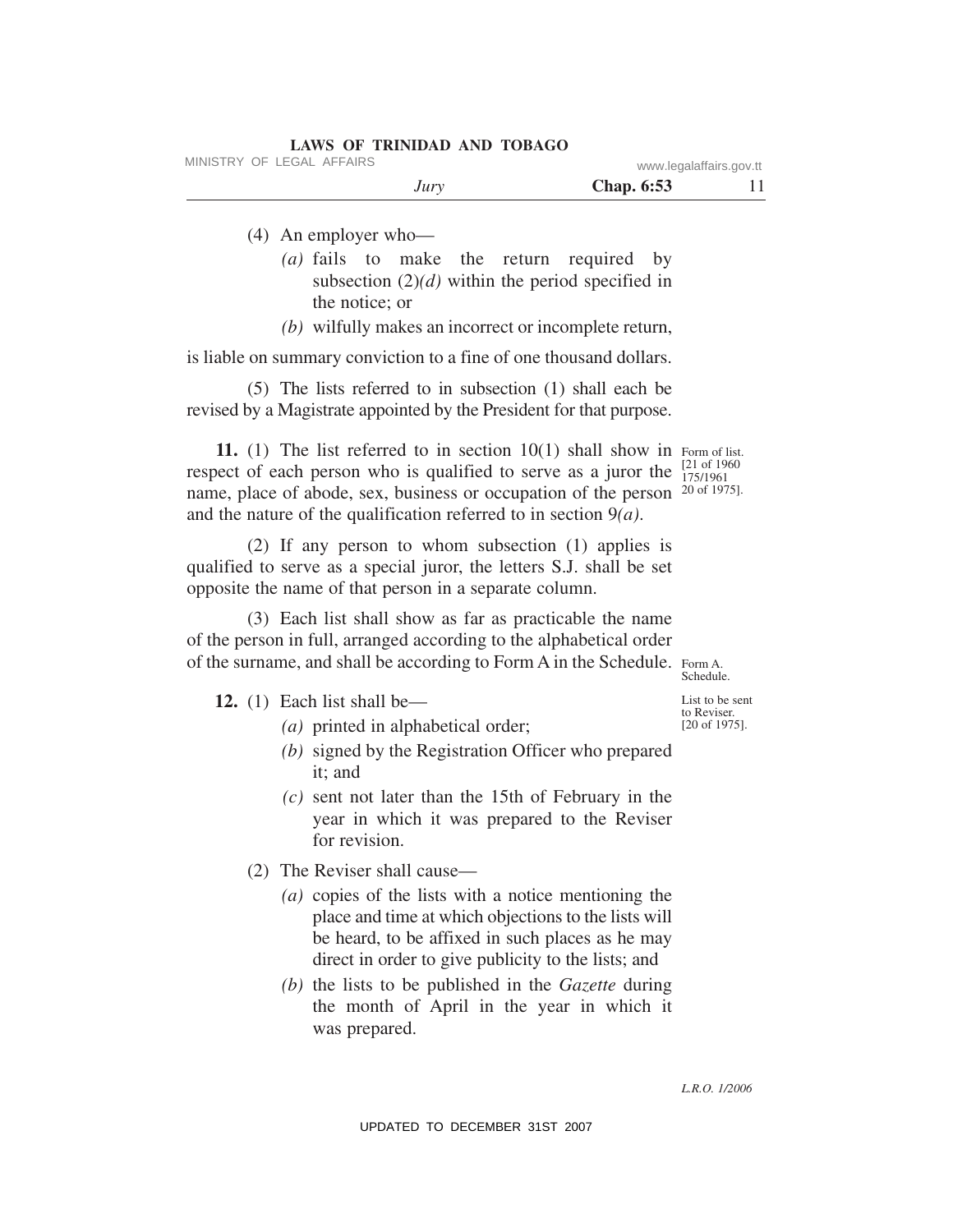MINISTRY OF LEGAL AFFAIRS www.legalaffairs.gov.tt

| -12 | <b>Chap.</b> 6:53 | Jury |  |
|-----|-------------------|------|--|
|-----|-------------------|------|--|

Revising of lists. [21 of 1960 175/1961 20 of 1975].

**13.** (1) The Reviser shall, during the month of May hear objections to the lists, and revise and settle them accordingly. While he is hearing objections any person may appear before him and object to his name being included in or excluded from the list.

(2) The Reviser shall hear and determine every such objection and for that purpose may examine an objector and his witnesses, if any, on oath. After hearing and determining every such objection, the Reviser shall, where necessary, correct the lists.

(3) The Reviser shall have the powers given to Magistrates by the Summary Courts Act for enforcing the attendance of witnesses.

(4) As soon as practicable after the Reviser has heard and determined an objection, his decision shall be notified to the objector.

(5) The lists referred to in subsection (1) when duly corrected, if correction is necessary, shall be signed by the Reviser and when so signed shall supersede any existing lists. The Reviser shall cause the lists to be delivered to the Marshal on or before the 15th day of June in the year in which it is prepared. On receipt of the lists the Marshal shall cause them to be appropriately numbered and when so numbered they shall constitute the Jurors Book.

(6) The decision of the Reviser shall be notified to the Chief Election Officer and the Marshal. The Marshal shall make any necessary corrections in the Jurors Book.

(7) The Jurors Book shall be brought into use on the 1st day of July next after it is prepared and shall be used for two years next following, and thereafter until another Jurors Book is prepared in accordance with this Act.

Precept for return of jurors. Form B. [4 of 1957 21 of 1960 175/1961 6 of 1976].

**14.** For the trial of all causes at the several jury sessions of the High Court one precept for the return of jurors according to the Form B in the Schedule shall be sued out by the Registrar of the Supreme Court to the Marshal so as to leave an interval before the first day of each session of fifteen days at least.

Ch. 4:20.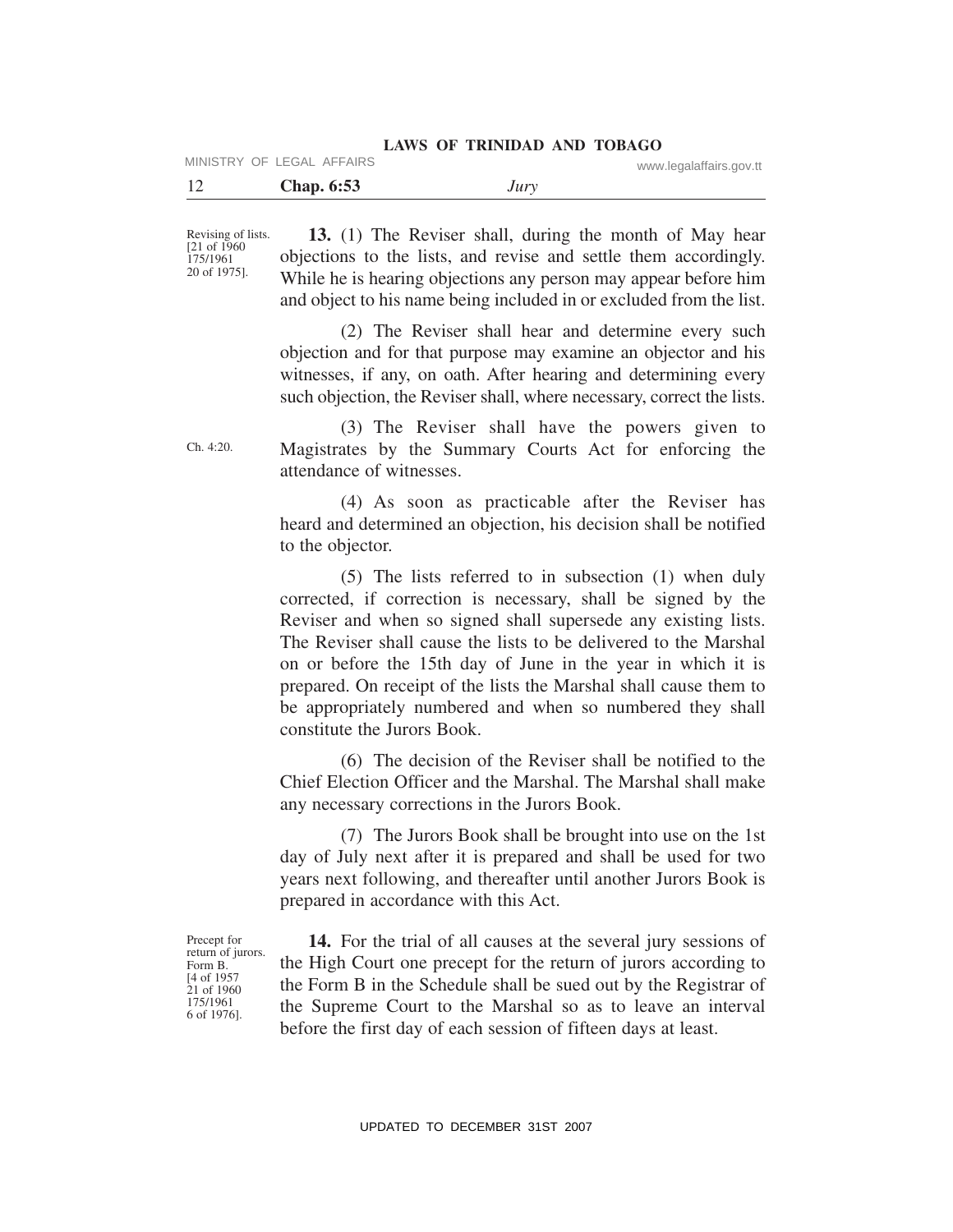| LAWS OF TRINIDAD AND TOBAGO |                         |    |
|-----------------------------|-------------------------|----|
| MINISTRY OF LEGAL AFFAIRS   | www.legalaffairs.gov.tt |    |
| Jury                        | <b>Chap.</b> 6:53       | 13 |

15. (1) Every precept for the return of jurors shall be Return of returned by the Marshal, in the case of Criminal Sessions four  $_{[21 \text{ of } 1]}^{\text{precept}}$ days at the least, and in all other cases two days at the least,  $\frac{175/1961}{20 \text{ of } 197}$ before the first day of the Sessions. [21 of 1960 20 of 1975 10 of 1996].

(2) A panel of jurors shall (except in cases where a special jury is struck) be annexed by the Marshal to every precept returned under subsection (1) and such panel shall contain—

- *(a)* the names of all such jurors arranged in alphabetical order; and
- *(b)* the place of abode, sex, business or occupation and the nature of the qualification referred to in section 9*(a).*

(3) Every such panel shall, in the case of Criminal Sessions, contain—

- *(a)* in Port-of-Spain, the names of not less than seventy-two jurors; and when more than two separate Courts are to be held, the names of not less than one hundred and eight jurors;
- *(b)* in San Fernando, when one Court is to be held, the names of not less than thirty jurors; and when more than one separate Court is to be held, the names of not less than sixty jurors;
- *(c)* in Tobago, the names of not less than twenty jurors.
- *(d)* in any place not referred to in paragraph *(a), (b)* or *(c)*, designated under section 74 of the Ch. 4:01. Supreme Court of Judicature Act, the names of not less than twenty-five persons;
- *(e)* at a special sitting, the names of not less than seventy-five persons.

(4) The number of women whose names are contained on any such panel shall be in the same proportion, as nearly as may be, to the number of men whose names are so contained as the total number of women is to the total number of men in the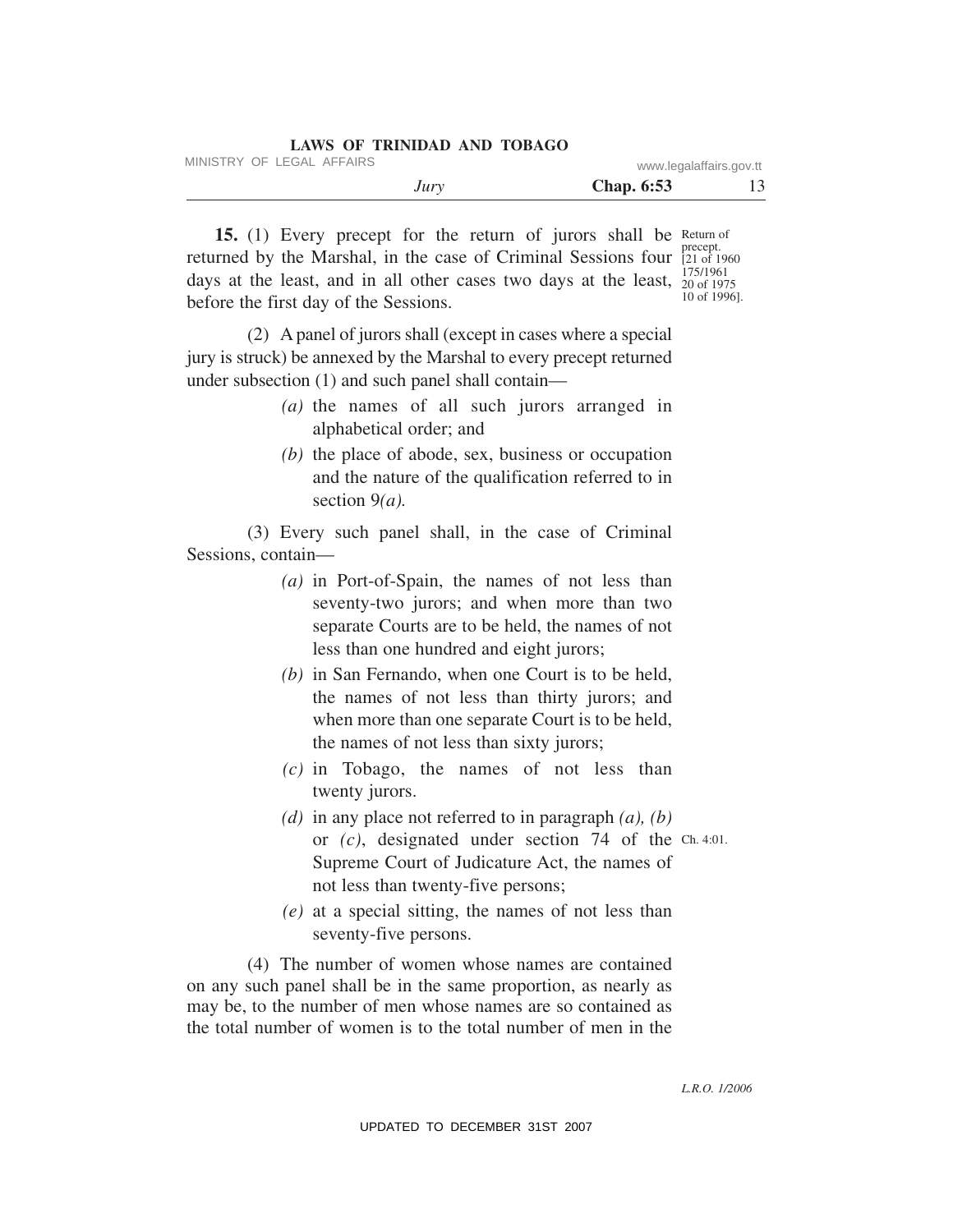| - 14 | <b>Chap. 6:53</b> | Jury |  |
|------|-------------------|------|--|

Jurors Book or other list of jurors from which the panel is drawn; but, wherever possible, the panel shall contain the names of—

- *(a)* not less than four women where the total number of names is not less than twenty;
- *(b)* not less than six women where the total number of names is not less than thirty;
- *(c)* not less than twelve women where the total number of names is not less than sixty;
- *(d)* not less than fifteen women where the total number of names is not less than seventy-two;
- *(e)* not less than twenty-one women where the total number of names is not less than one hundred and eight.

Form and mode of service of jury summons. Form C. [21 of 1960 20 of 1975].

**16.** (1) Where a person is required to serve as a juror, he shall be served with a summons in accordance with Form C in the Schedule.

(2) Each summons shall be served by the Marshal or his assistants—

- *(a)* personally on the person or left for him at his usual place of abode or business with some person there residing or employed; and
- *(b)* at least three days before the first day of the sessions at which he is required to attend.

**17.** Notwithstanding any provision contained in this Act to the contrary a husband and his wife shall not both be summoned to serve as jurors at the same Jury Sessions.

**18.** (1) No person residing within the Counties of Victoria, St. Patrick, Nariva and Mayaro or within the Wards of Couva and Montserrat in the County of Caroni shall be summoned to serve on a common jury in Port-of-Spain, and no one except persons residing in the Counties of Victoria, St. Patrick, Nariva and Mayaro or in the Wards of Couva and Montserrat in the County of Caroni shall be summoned to serve on a common jury in San Fernando; but this exemption shall not apply to any trial by a special jury.

Husband and wife not to be summoned at same Jury Sessions. [21 of 1960 175/1961].

Limitation of liability to serve. [4 of 1957 114/1957 21 of 1960 175/1961 10 of 1996].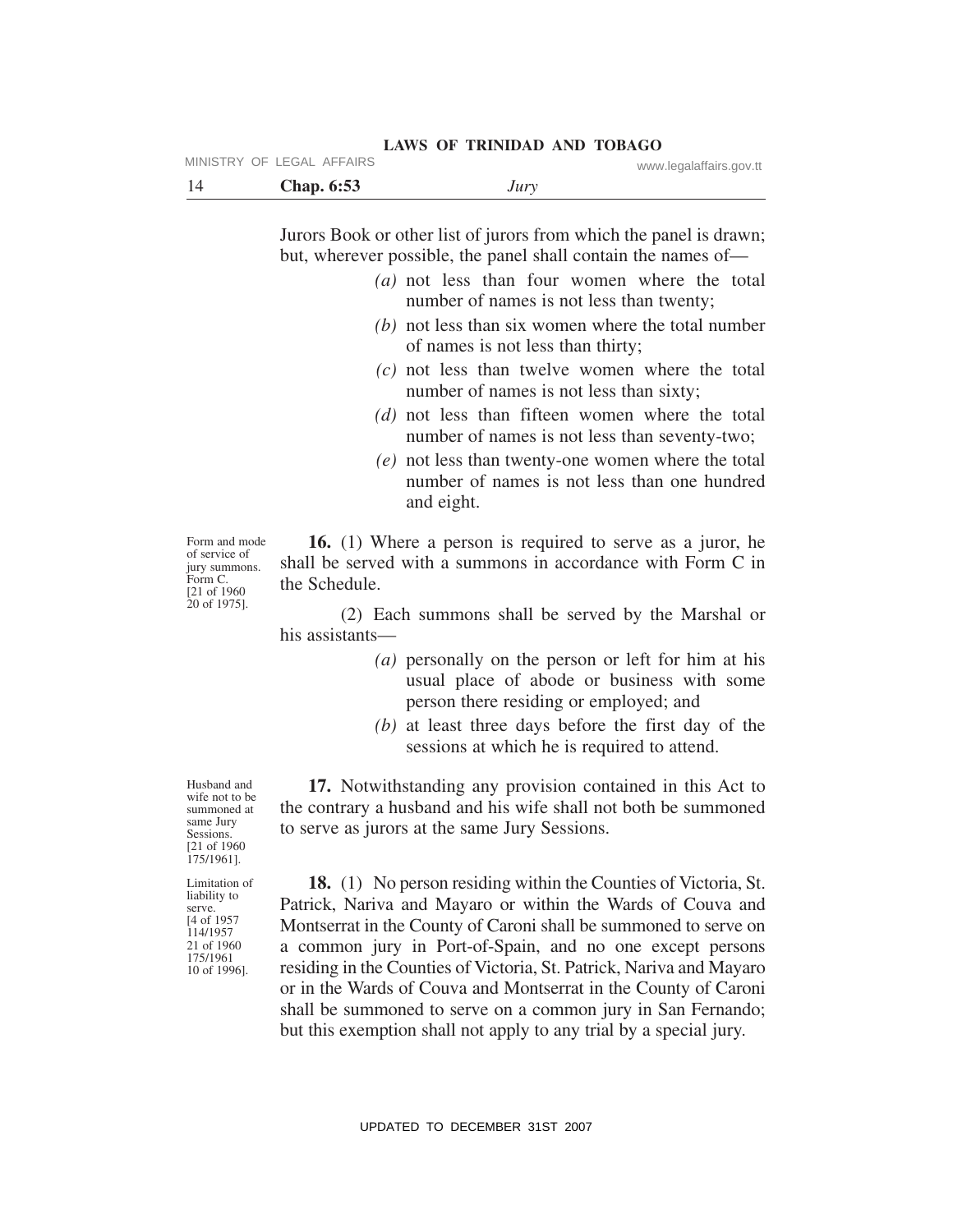| LAWS OF TRINIDAD AND TOBAGO |      |                   |                         |
|-----------------------------|------|-------------------|-------------------------|
| MINISTRY OF LEGAL AFFAIRS   |      |                   | www.legalaffairs.gov.tt |
|                             | Jury | <b>Chap.</b> 6:53 |                         |

(2) No one except persons residing in Tobago shall be summoned to serve on a jury in Tobago, nor shall any person residing in Tobago be summoned to serve on a jury outside Tobago.

(3) In making panels of jurors, the Marshal shall not place any juror on the panel a second time, until all the jurors have been placed once on the panel, and the Marshal shall make up the panels so that all jurors shall be summoned equally.

(4) A Judge may exempt or discharge any juror or jurors from service during the whole or any part of a Criminal Sessions provided there remains available in each Court a panel of not less than 30 jurors in respect of Sessions in Port-of-Spain, San Fernando and any other place referred to in section 15(3)*(d)*, and at any special sitting, and of not less than 20 jurors in respect of Sessions in Tobago, and a Judge may exempt from further service for a period not exceeding four years jurors who at any sessions have been engaged in a prolonged or difficult trial.

19. (1) On trials on indictment for murder and treason, Array of twelve jurors shall form the array, and subject to subsection  $(3)$  of murder and the trial shall proceed before such jurors, and the unanimous verdict of such jurors shall be necessary for the conviction or acquittal of any person so indicted.

(2) The array of jurors for the trial of any case except In other cases. on indictment for murder or treason, shall be of nine jurors and no more.

(3) Where in the course of a criminal trial any member Continuance of of the jury dies or is discharged by the Court through illness or juror dies or other sufficient cause, the jury shall nevertheless, so long as the becomes number of its members is not reduced by more than one, be considered as remaining for all the purposes of that trial properly constituted, and the trial shall proceed and a verdict may be given accordingly. Where one juror has died or has been discharged as aforesaid the verdict of eleven jurors in a trial for murder or treason, or of eight jurors in a trial for any other offence, shall be deemed to be an unanimous verdict of the jury.

jurors—in cases treason.

[6 of 1976].

juror dies or incapable.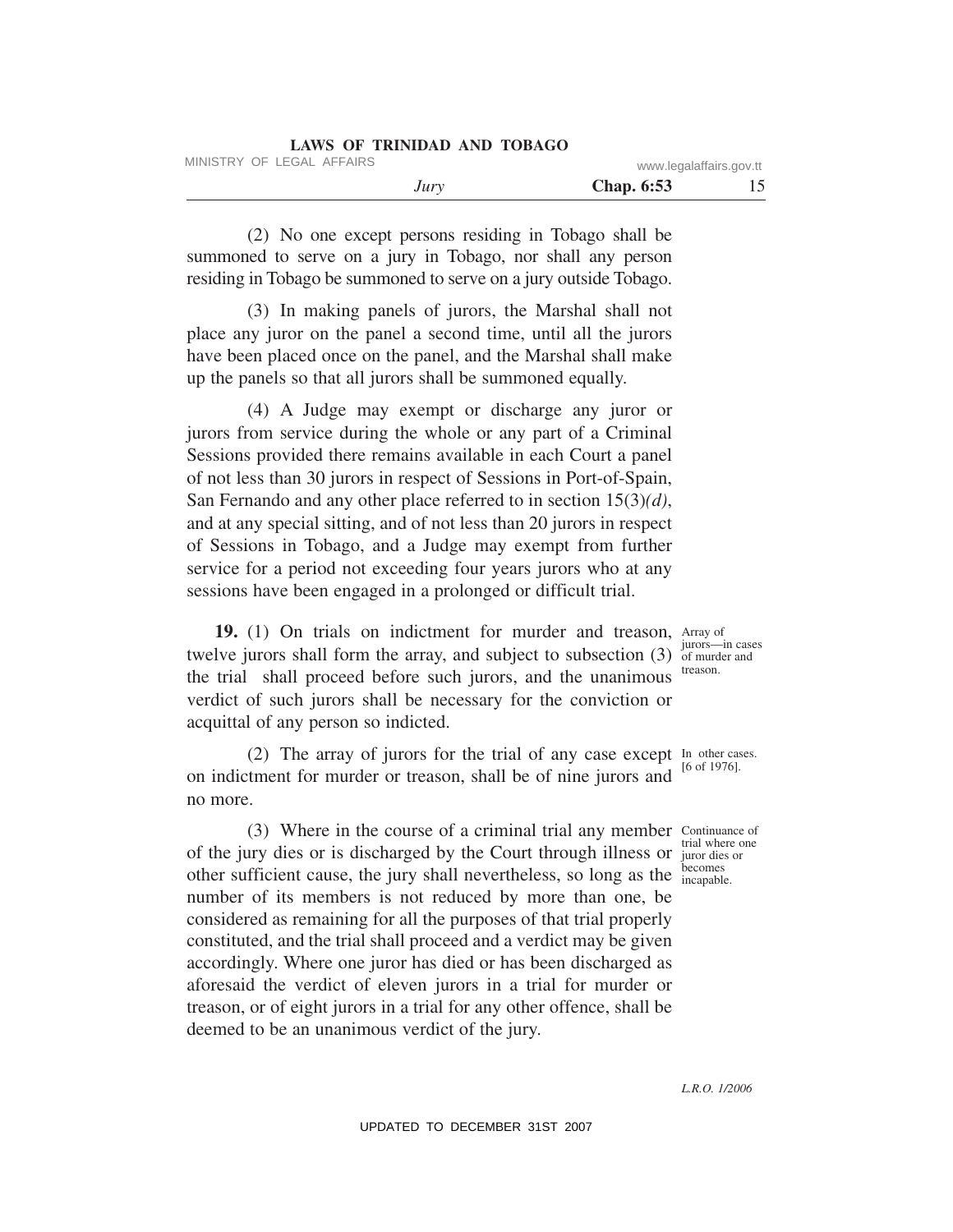| <b>LAWS OF TRINIDAD AND TOBAGO</b> |  |  |  |
|------------------------------------|--|--|--|
|------------------------------------|--|--|--|

MINISTRY OF LEGAL AFFAIRS www.legalaffairs.gov.tt

| 16 | <b>Chap.</b> 6:53 | Jury |
|----|-------------------|------|
|    |                   |      |

Preparation of panel.  $[23 \text{ of } 1954]$ 4 of 1957 114/1957 21 of 1960 175/1961].

**20.** (1) At the opening of any Jury Sessions, the Registrar shall cause to be written a list in alphabetical order of the names of the jurors appearing on the panel and shall prefix to each name in such list a number commencing from the first name and continuing them in regular arithmetical series down to the last name.

(2) Where at any Criminal Sessions more than one separate Court is being held, the following shall have effect:

- *(a)* the Registrar may, subject to the direction of the Chief Justice or of a Judge, divide the panel of jurors returned by the Marshal for such Criminal Sessions into such number of equal parts as shall correspond with the number of separate Courts which are being held;
- *(b)* such division of the panel shall be made before the sitting of the Court and shall be carried out in the following manner:
	- (i) if two separate Courts are being held, the Registrar shall draw, in the presence of a Judge, from a box containing the names of all the jurors appearing on the panel, one by one, half of the names in the box, and the half so drawn shall constitute the panel for the First Court, and the names remaining in the box shall constitute the panel for the Second Court;
	- (ii) if three separate Courts are being held, the Registrar shall draw, in the presence of a Judge, from a box containing the names of all the jurors appearing on the panel, one by one, one-third of the names in the box, and these jurors shall constitute the panel for the First Court; and the Registrar shall thereupon in like manner proceed to draw from the box, and such further one-third shall constitute the panel for the Second Court; and the names remaining in the box shall constitute the panel for the Third Court,

and so on.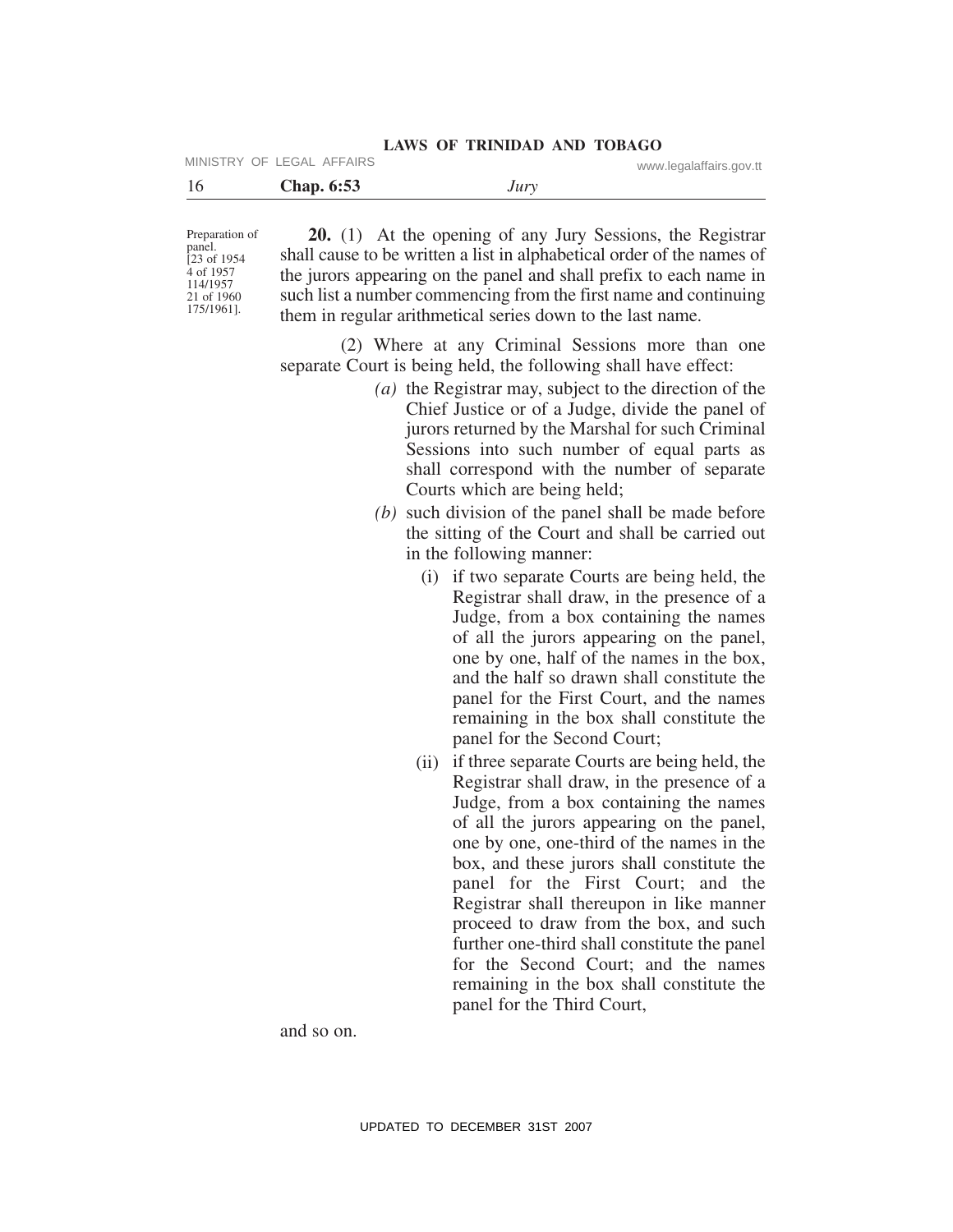| LAWS OF TRINIDAD AND TOBAGO |                         |  |
|-----------------------------|-------------------------|--|
| MINISTRY OF LEGAL AFFAIRS   | www.legalaffairs.gov.tt |  |
| Jury                        | <b>Chap.</b> 6:53       |  |

However, at any time during any Criminal Sessions, one or more of the jurors on the panel in any Court may by order of the Chief Justice or of the Judge of such Court be transferred to serve in the other Court or in one of the other Courts, as the case may be, and his or their names shall be placed on the panel of jurors for the Court to serve in which he is, or they are, so transferred.

(3) Notwithstanding anything to the contrary contained in subsection (2) where under that subsection the Registrar divides the panel into a number of equal parts, the number of women in each part shall be in the same proportion, as nearly as may be, to the number of men therein as the total number of women on the whole panel is to the total number of men thereon.

(4) When such list or lists of the jurors names duly numbered is completed, the Registrar shall place in a box for every name included in the panel a counter inscribed on one side only with a number corresponding to the number prefixed to the name in the list; the counters shall consist of disks being all as nearly as may be of uniform size, thickness and colour.

21. (1) When any cause is called on for trial the Registrar or Selection of a deputy Marshal shall place before the presiding Judge the list of <sup>jury.</sup> the panel, retaining a copy for himself and having thoroughly intermixed the counters placed in the box in manner provided by section 20, shall in open Court proceed to draw, one by one, out of the box a number of counters equal to the number required for the jury in the cause and, as each counter is drawn, hand it to the presiding Judge who shall after referring to the list write down the number inscribed on the counter and, opposite to the number, the name in the list to which that number is prefixed and the Registrar or deputy Marshal shall call out the name, and if any of the persons whose names are so drawn and called do not appear, or are challenged or set aside, then any further number and name until there is drawn the number required for the jury in the cause of persons who appear and, after all just causes of challenge allowed, remain as indifferent, and the said number of persons so first drawn and appearing and approved as indifferent, they being sworn, shall be the jury to try the cause, their names and numbers being copied down from the panel by the Registrar or deputy Marshal.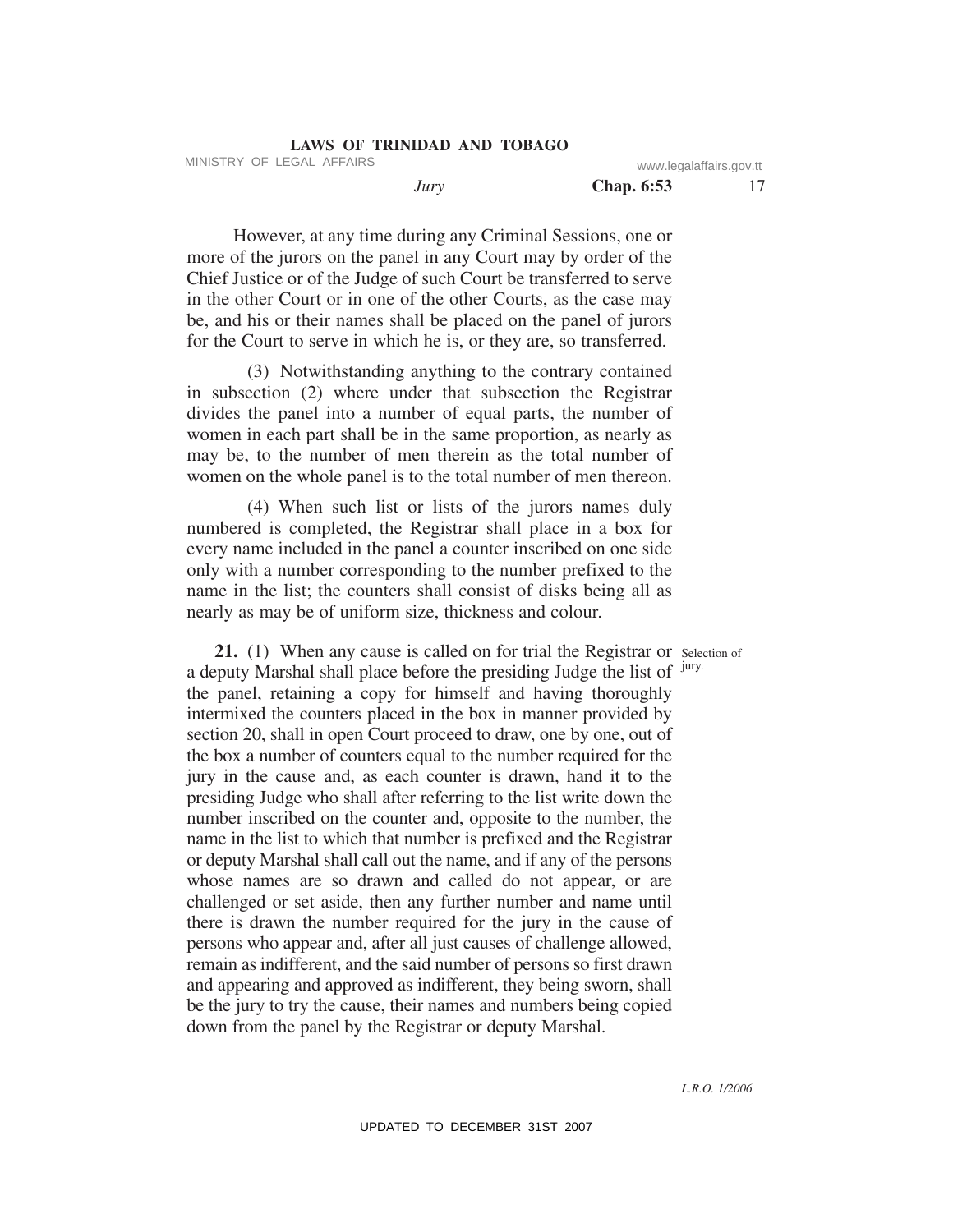18 **Chap. 6:53** *Jury* MINISTRY OF LEGAL AFFAIRS www.legalaffairs.gov.tt

> (2) The counters corresponding with the names of the persons so drawn and sworn shall be kept apart by themselves until such jury is discharged and then the same counters shall be returned to the box, there to be kept with the other counters remaining at that time undrawn and so *toties quoties* as long as any cause remains to be tried. However, if any cause is brought on before the jury in any other cause have given in their verdict or have been discharged the Court may order the required number of the residue of the said counters remaining in the box (excluding those relating to the jury in such other cause) to be drawn in manner aforesaid for the trial of the cause so brought on: Where no objection is made on behalf of the State or any other party, the Court may try any cause with the same jury that previously tried or was drawn for the trial of any other cause without their counters being returned to the box and redrawn, or may order the counters of any persons on such jury whom both parties consent to withdraw or who may be justly challenged or excused by the Court to be set aside and other counters to be drawn from the box, and may try the issue with the residue of the original jury together with the persons whose counters are so drawn and who appear and are approved as indifferent, and so *toties quoties* as long as any cause remains to be tried.

Alternate jurors. [10 of 1996].

**21A.** (1) The Court may direct that not more than six jurors in addition to the common jury be called and empanelled to sit as alternate jurors.

(2) Without prejudice to section 19(3) alternate jurors, in the order in which they are called, shall replace jurors who prior to the time the jury retires to consider its verdict become or are found to be unable or disqualified to perform their duties.

(3) Alternate jurors shall be drawn in the same manner, having the same qualifications, take the same oath, and have the same functions, powers, facilities and privileges as the common jurors.

(4) An alternate juror who does not replace a common juror shall be discharged after the jury retires to consider its verdict.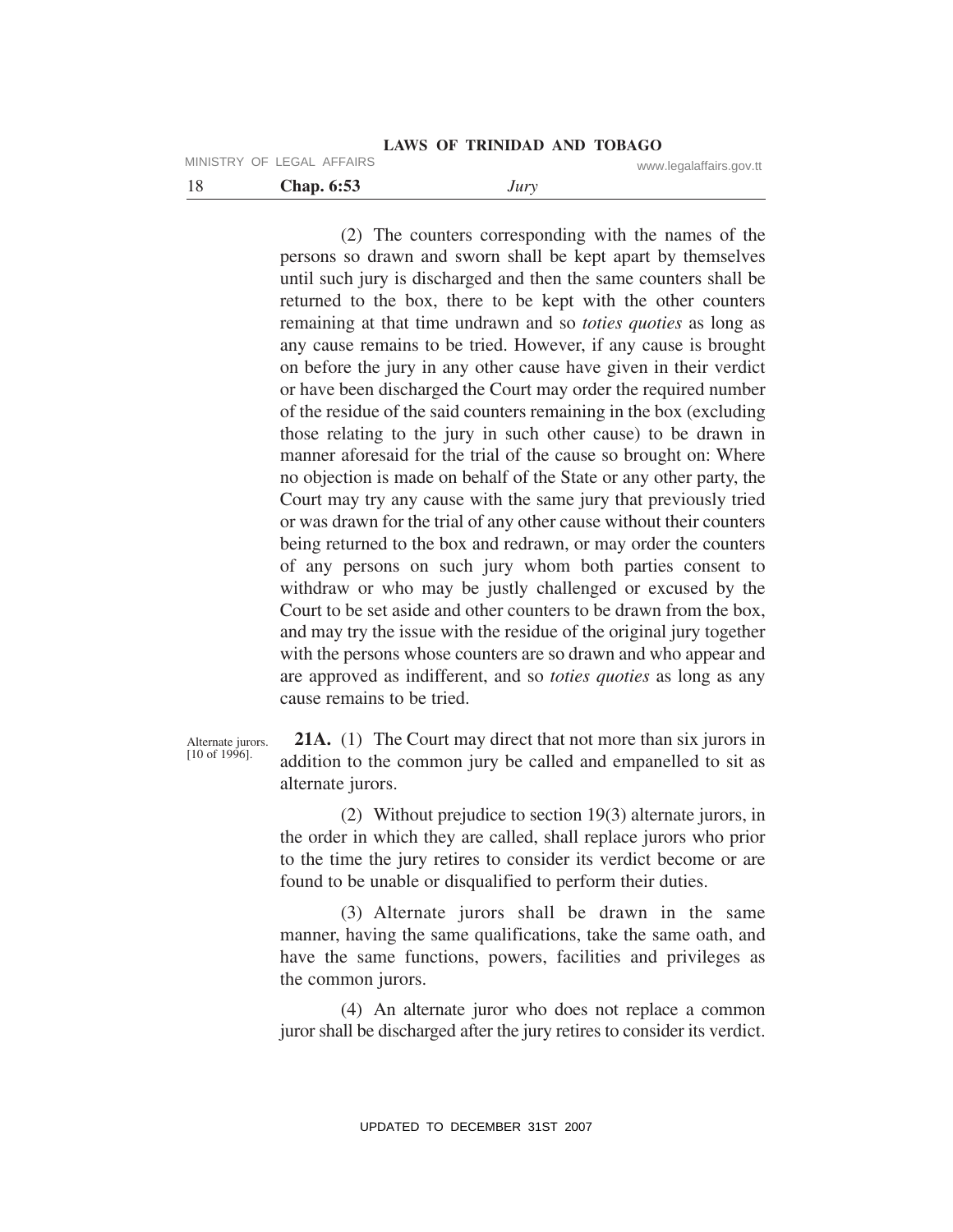|  | LAWS OF TRINIDAD AND TOBAGO |  |  |
|--|-----------------------------|--|--|
|  |                             |  |  |

| Jury | . .<br><b>Chap. 6:53</b> | ◡ |  |
|------|--------------------------|---|--|
|      |                          |   |  |

(5) In relation to alternate jurors, the prosecution and the accused in addition to the challenges permitted under section 23 shall be entitled as follows:

- *(a)* where one person is indicted, each shall be entitled to one peremptory challenge; and
- *(b)* where two or more persons are jointly indicted—
	- (i) each shall be entitled to not more than one peremptory challenge; and
	- (ii) the prosecutor shall be entitled to one peremptory challenge in respect of each person charged.

**22.** (1) Notwithstanding any provision of this Act to the contrary any Judge before whom any cause is called on for trial may, in his discretion, on an application made by or on behalf of a Jury and may the parties (including in criminal cases the prosecution and the **exempt women** accused) or any of them, or at his own instance, make an order that  $\frac{[21 \text{ of } 1960]}{175/19611}$ the jury shall be composed of men only, or may, on an application made by a woman to be exempted from service on a jury in respect of any case by reason of the nature of the evidence likely to be given or of the issues to be tried, grant such exemption.

(2) When a Judge has ordered that a jury shall be composed of men only, any counter drawn out of the box under section 21 which bears a number prefixed in the list to the name of a woman shall be set aside.

**23.** Wherever a jury is being empanelled—

- $(a)$  every person charged may peremptorily and  $_{[10 \text{ of } 1996)}^{challenges.}$ without assigning cause challenge up to three jurors; and
- *(b)* the prosecutor may peremptorily and without assigning cause challenge up to three jurors in respect of each person charged.

23A. (1) The prosecutor and the accused shall be entitled to Challenge for any number of challenges on any of the following grounds: cause.

> *(a)* that any juror's name does not appear in the Jurors Book, save that no misnomer or misdescription

Peremptory

[10 of 1996].

[10 of 1996].

*L.R.O. 1/2006*

UPDATED TO DECEMBER 31ST 2007

Judge may determine the composition of from service. 175/1961].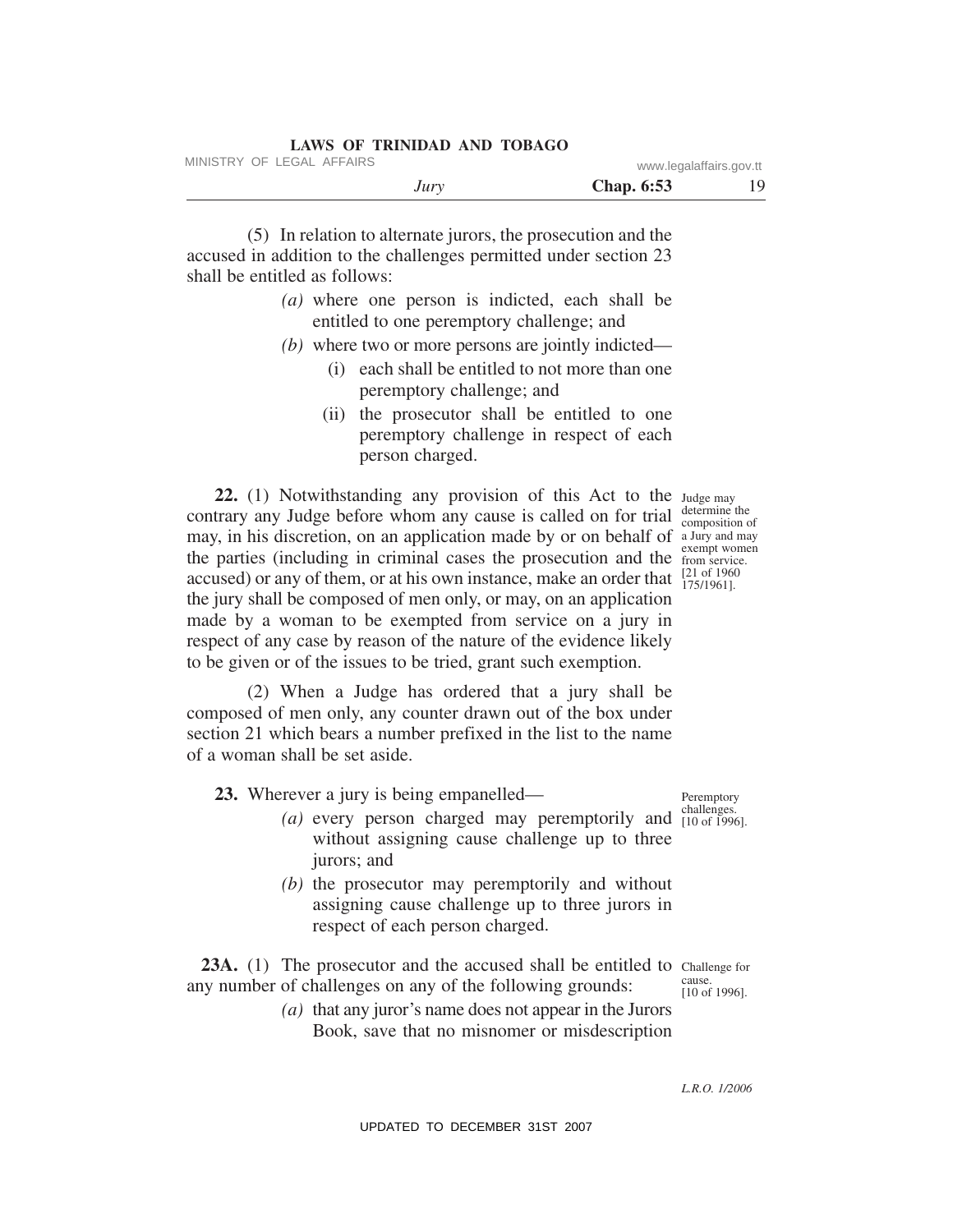|                                                       | MINISTRY OF LEGAL AFFAIRS           |                                                                                        | www.legalaffairs.gov.tt                                                                                                                                                                                                                                                                                                                       |
|-------------------------------------------------------|-------------------------------------|----------------------------------------------------------------------------------------|-----------------------------------------------------------------------------------------------------------------------------------------------------------------------------------------------------------------------------------------------------------------------------------------------------------------------------------------------|
| 20                                                    | <b>Chap. 6:53</b>                   | Jury                                                                                   |                                                                                                                                                                                                                                                                                                                                               |
|                                                       |                                     | person referred to;                                                                    | in the Jurors Book shall be a ground of challenge,<br>if it appears to the Court that the description given<br>in the Jurors Book sufficiently designates the                                                                                                                                                                                 |
|                                                       |                                     | State and the accused:                                                                 | (b) that any juror is not indifferent between the                                                                                                                                                                                                                                                                                             |
|                                                       |                                     | exceeding one year;                                                                    | $(c)$ that any juror has been convicted of any<br>offence for which he is sentenced to death or to<br>any term of imprisonment with hard labour                                                                                                                                                                                               |
|                                                       |                                     | (d) that any juror is disqualified as an alien;<br>understand the English language; or | $(e)$ that any juror cannot speak, read, write and                                                                                                                                                                                                                                                                                            |
|                                                       |                                     | the summoning of jurors.                                                               | ( $f$ ) that any juror was returned to serve as a juryman<br>contrary to the provisions of this Act relating to                                                                                                                                                                                                                               |
|                                                       | in subsection (1) shall be allowed. |                                                                                        | (2) No ground of challenge other than those mentioned                                                                                                                                                                                                                                                                                         |
| Trial of<br>challenge.<br>$[10$ of 1996].             |                                     | shall be no appeal from his decision.                                                  | <b>23B.</b> Every challenge shall be tried by the Judge, and there                                                                                                                                                                                                                                                                            |
| Oath of jurors.<br>[136/1976]<br>45 of 1979           |                                     | Court, take the oath in the following form:                                            | <b>24.</b> Before proceeding to any trial, each juror shall, in open                                                                                                                                                                                                                                                                          |
| 47 of 1980].                                          |                                     | true verdict give according to the evidence".                                          | the issue between the State and the prisoner at the bar and a                                                                                                                                                                                                                                                                                 |
| Election of<br>foreman.<br>[21 of 1960]<br>175/1961]. | be appointed by the Judge.          |                                                                                        | 25. (1) When the jurors have been duly sworn, the Registrar<br>or his deputy shall request them to elect one of their number to be<br>their foreman, and they shall thereupon proceed to do so. If the<br>majority of the jury do not, within such time as the Judge may<br>think reasonable, agree in the appointment of a foreman, he shall |
|                                                       | subsection $(1)$ .                  |                                                                                        | (2) For the avoidance of doubt it is hereby declared that<br>a female juror may be elected or appointed as foreman under                                                                                                                                                                                                                      |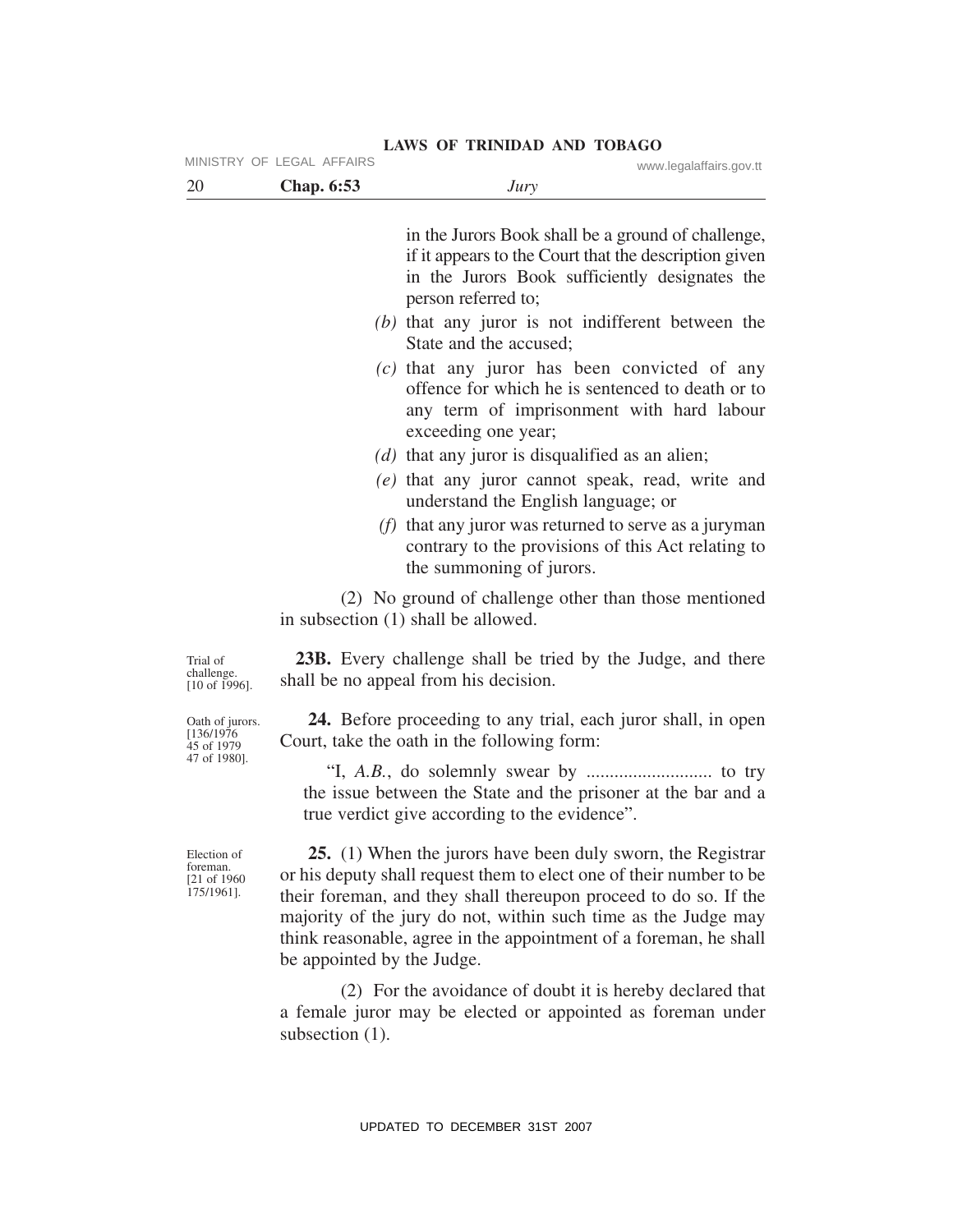| <b>LAWS OF TRINIDAD AND TOBAGO</b> |                         |    |
|------------------------------------|-------------------------|----|
| MINISTRY OF LEGAL AFFAIRS          | www.legalaffairs.gov.tt |    |
| Jury                               | <b>Chap.</b> 6:53       | 21 |

26. (1) When the jury have been once sworn to try any custody and discharge of the jury: their verdict. evident necessity, nor allowed to separate or hold communication  $_{[10 \text{ of } 1996]}^{vert.}$ cause, the jurors shall not be discharged, except in cases of with other persons, until they have given in their verdict; but upon the trial of any person for any offence the Judge may, if he thinks fit, at any time before the jury consider their verdict, permit the jury to separate and go at large.

(2) The verdict of the jury, whether on consultation in the jury-box or after the jury have retired and been enclosed, shall be returned by the mouth of the foreman of the jury in the presence of the other jurors. When the jury are not immediately prepared to return their verdict, the Court may direct them to retire and be enclosed.

(3) Whenever the jury have not been allowed to separate or are enclosed, the Judge may, for sufficient cause shown to his satisfaction, allow one or more of the jurors to separate from the other jurors, but not so as to hold communication with other persons and provided that the jurors allowed to separate shall remain in the charge of the Marshal or his deputy, so however, that where the exigencies of such sufficient cause so require, the Judge may allow such supervised communication with other persons (not relating to the trial) as he considers fit and proper, and where appropriate the Judge at any time during the trial may require the report on oath of the Marshal thereon.

27. Any jury when not allowed to separate either during any Refreshments adjournment of the trial or after being charged shall be permitted  $\frac{10 \text{ Jup}}{21 \text{ of } 1960}$ to receive a reasonable amount of food and drink subject to the approval of the Judge, and when directed by the Judge the same may be provided by the Marshal at the cost of the State.

28. (1) Except in trials for murder or treason, when a jury verdict of seven have been charged and have retired, if at the end of three hours  $\frac{\text{juros}}{\text{f21 of}}$ after such retirement the foreman of the jury states to the Judge 175/1961]. that seven of the jury are agreed upon a verdict, the verdict of such seven may, at the discretion of the Judge, be received and entered, and if seven are not so agreed, or if the Judge does not think fit to

to jury. 175/1961].

 $\frac{1}{21}$  of 1960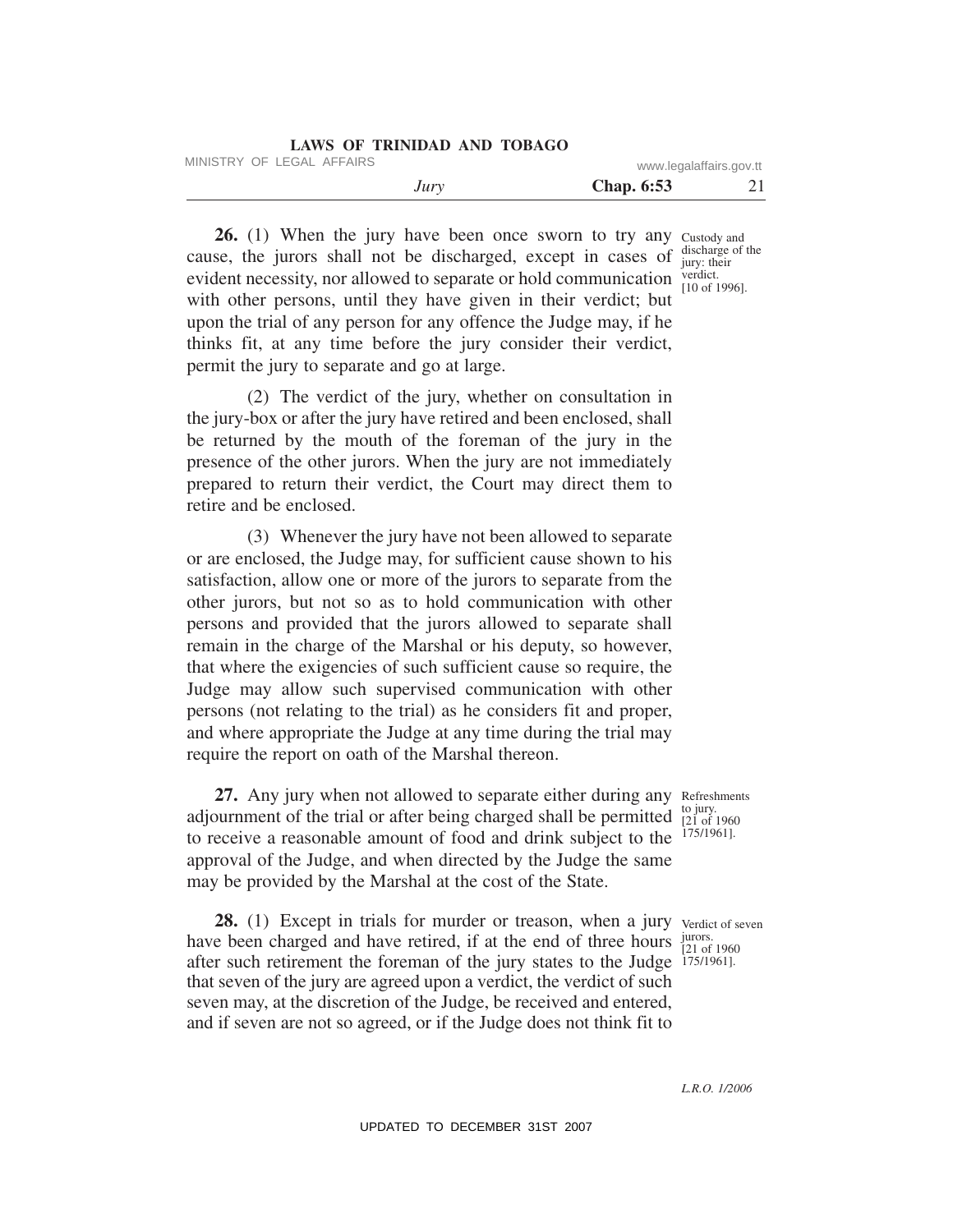accept the verdict of seven, then the jury may be further directed to retire. However, when the array comprises only eight jurors as contemplated by section 19(3), the verdict of six jurors may, at the

22 **Chap. 6:53** *Jury* MINISTRY OF LEGAL AFFAIRS www.legalaffairs.gov.tt

discretion of the Judge, be received and entered.

Verdict of six jurors.

Verdict of manslaughter on charge of murder.

(2) In a trial for murder if at the end of three hours after retirement the foreman of the jury states to the Judge that nine of the jury are agreed upon a verdict of manslaughter the verdict of such nine may, at the discretion of the Judge, be received and entered, and if the Judge does not think fit to accept the verdict, the jury may be further directed to retire.

Discharge of jury after 3 hours' retirement.

(3) The Judge may, on being satisfied that there is no reasonable probability that the jury will arrive at a verdict, discharge the jury at any time after the expiration of three hours from the moment of their first retirement.

(4) In cases of evident necessity, such as when a juror is taken ill during any trial, or a prisoner is by illness rendered incapable of remaining at the bar, or for other cause deemed Discharge of jury during trial.

have been sworn, discharge the jury.

Subsequent trial.

(5) In any case in this section mentioned where a jury have been discharged the Judge may adjourn the case for trial at the same sessions or at a future sessions, or in the case of a civil trial to such special day as the Judge thinks fit, and at the subsequent trial the case shall be tried before another array of jurors and the Judge may in his discretion excuse from such array any juror who took part in the previous trial.

sufficient by the Judge, the Judge may, at any time after the jury

**29.** The High Court may, upon motion made on behalf of the State, or upon the motion of any prosecutor, relator, defendant, or other party, in any case whatsoever triable by or with a jury, or on any penal statute (except indictments for treason or any offence punishable with death) depending in the said Court, order a special jury to be struck before the Marshal, and every jury so struck shall be the jury returned for the trial.

Special juries. [21 of 1960 175/1961].

Special juries [6 of 1976].

> **30.** In all cases special juries shall consist of nine jurors to be selected and struck as herein provided, and the verdict may be taken as in the case of a common jury.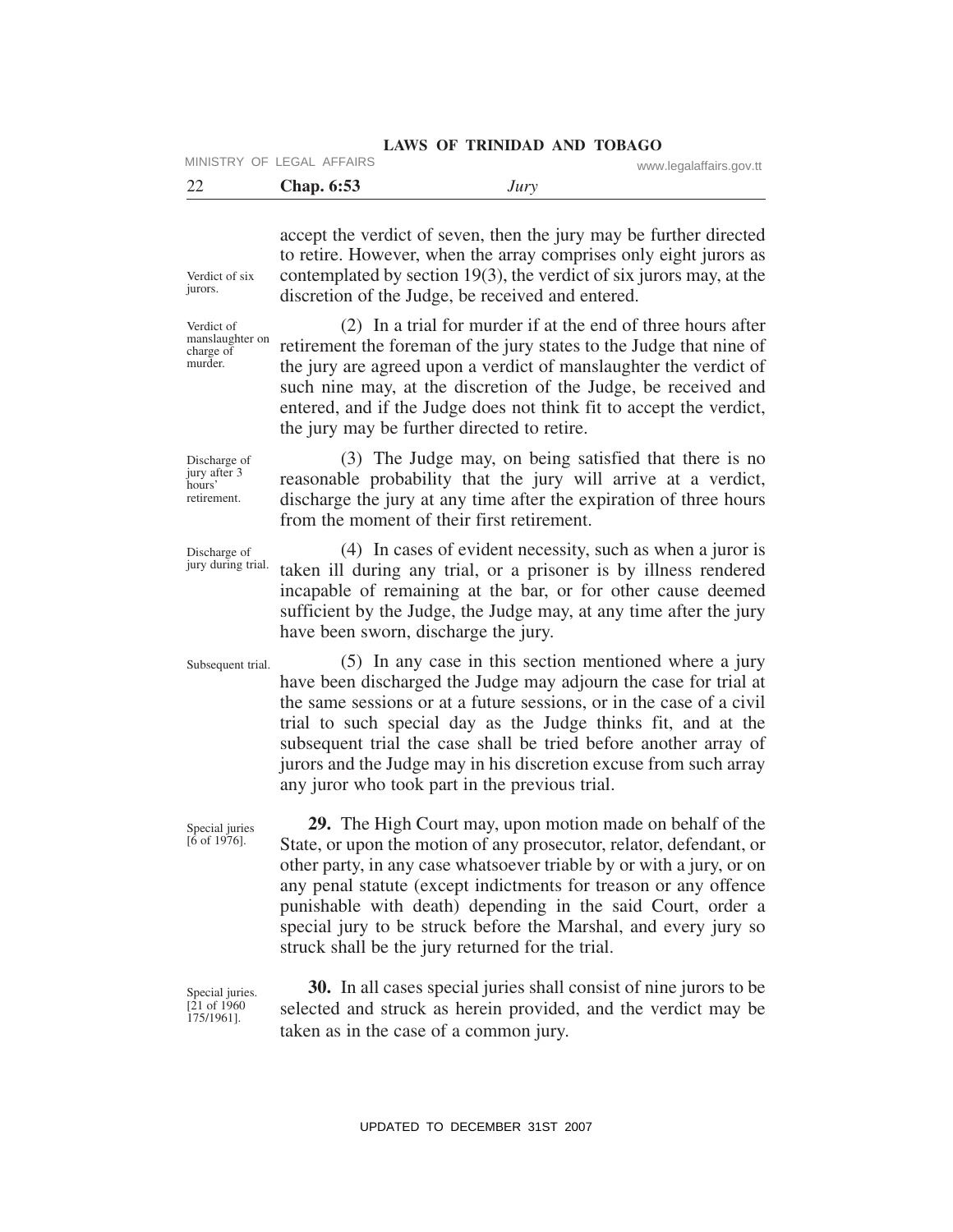| LAWS OF TRINIDAD AND TOBAGO |                         |    |
|-----------------------------|-------------------------|----|
| MINISTRY OF LEGAL AFFAIRS   | www.legalaffairs.gov.tt |    |
| Jury                        | <b>Chap.</b> 6:53       | 23 |

**31.** The Marshal shall, within ten days of receipt of the list Marshal to pursuant to section 13(7), take from it the name of each person who is qualified to serve as a special juror, and shall cause to be be prepared. made a list containing—

cause list of special jurors to  $[21$  of 1960 175/1961 20 of 1975].

- *(a)* the name of each such juror in its appropriate alphabetical order; and
- *(b)* the place of abode, sex, business or occupation and the nature of the qualification referred to in section 9*(a)*.

**32.** (1) Whenever the High Court orders a special jury to be Preparing panel struck the Marshal shall appoint a time and place for the nomination of such special jury, and a copy of the order of the Court and of the appointment by the Marshal shall be served by the party obtaining such order on the opposite parties; and the Marshal, at the time and place appointed, if any of the parties attend by themselves or their attorneys-at-law, shall, in the presence of the parties so attending place in a box for every name included in the Special Jurors list, a counter inscribed on one side only with a number corresponding to the number prefixed to the name in such list, the counters consisting of disks, being all as nearly as may be of uniform size, thickness and colour, and having thoroughly intermixed the counters in the box shall draw out of the box, one after another, so many counters as amount to quadruple the number Quadruple the required for the jury in the cause, and shall as each counter is drawn refer to its corresponding number in the Special Jurors list be drawn in first and read aloud the name designated by such last mentioned number; and if, at the time of so reading any name, any party or his attorney-at-law objects that the person whose name is read is incapacitated from serving on the said jury, and then and there proves his objection to the satisfaction of the Marshal, such name shall be set aside, and the Marshal shall, instead thereof, draw out of the box another counter and shall in like manner refer to its corresponding number in the said list, and read aloud the name designated thereby, which name may be in like manner set aside, and other counters and names shall in every such case be resorted to, according to the mode of proceeding hereinbefore prescribed, for the purpose of supplying names in the places of those set side, until the required quadruple number of names not liable to set aside

for special jury.

number required for the jury to instance.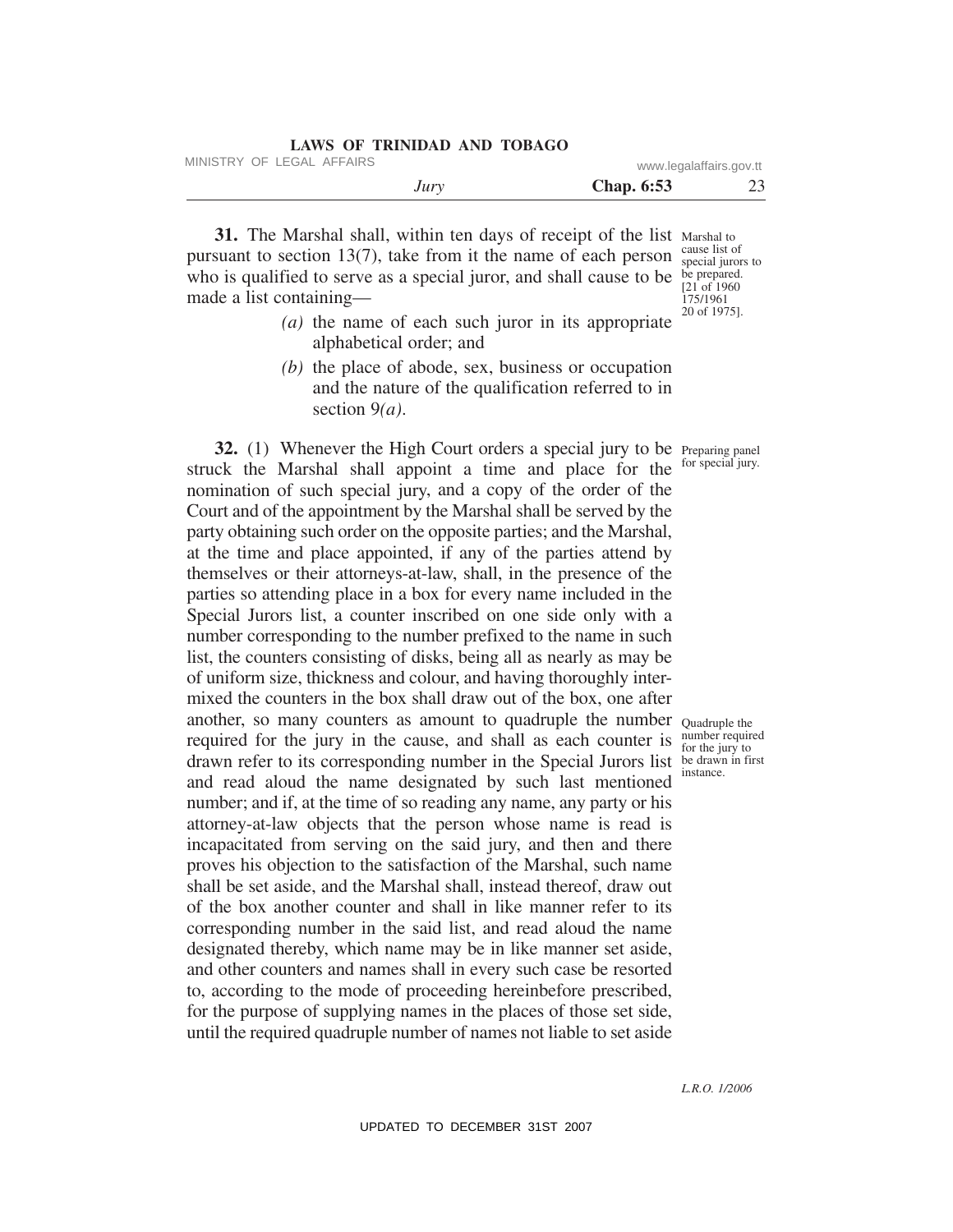MINISTRY OF LEGAL AFFAIRS www.legalaffairs.gov.tt

| -24 | <b>Chap. 6:53</b> | Jury |  |
|-----|-------------------|------|--|
|-----|-------------------|------|--|

is completed; and if in any case it happens that the full number cannot be obtained from the Special Jurors list, the Marshal shall fairly and indifferently take from the Jurors Book such a number of other names of jurors as make up the full quadruple number required, all of which names shall in such case be equally deemed to be those of special jurors; and thereupon the parties or their attorneys-at-law in the presence of the Marshal, or the Marshal in lieu of any party failing to attend, shall, in turn, beginning with the plaintiff, strike off one of the said quadruple number until the number of jurymen is reduced to double the number required for the trial; if none of the parties attend, the Marshal shall take the first such double number obtained by drawing as aforesaid. The double number of jurors obtained by either of the processes aforesaid and no others shall be summoned to attend on the day of the trial, and the jury for the trial shall consist of such as first appear on their counters being drawn from the box and their names being called over in Court up to the number required for the jury.

Then double the number to be drawn.

Drawing of the jury for the trial.

No challenge allowed.

Special jury may be nominated by consent.

(2) No challenge shall be allowed in a criminal or any other case.

(3) The parties in any cause, or their attorneys-at-law, may consent to have a special jury nominated; and upon consent to that effect, signed by each party or his attorney-at-law, being communicated to the Marshal, he is hereby authorised and required to nominate a special jury for the trial of every such cause.

(4) The same special jury, however nominated, may try any number of causes so as the parties in every such cause or their attorneys-at-law have signified their assent in writing to the nomination of such special jury for the trial of their respective causes.

Exemption.

Jury may try several causes.

> (5) The Court may, if it so thinks fit, upon the application of any person who has served upon one or more special juries at any sessions, discharge such person from serving upon any other special jury during the same sessions.

Costs of special jury.

**33.** The party who applies for a special jury shall, in the first instance, pay the fees for striking such jury and all expenses occasioned by the trial of the cause by the same, but such fees and expenses shall ultimately be borne and paid as the Court directs.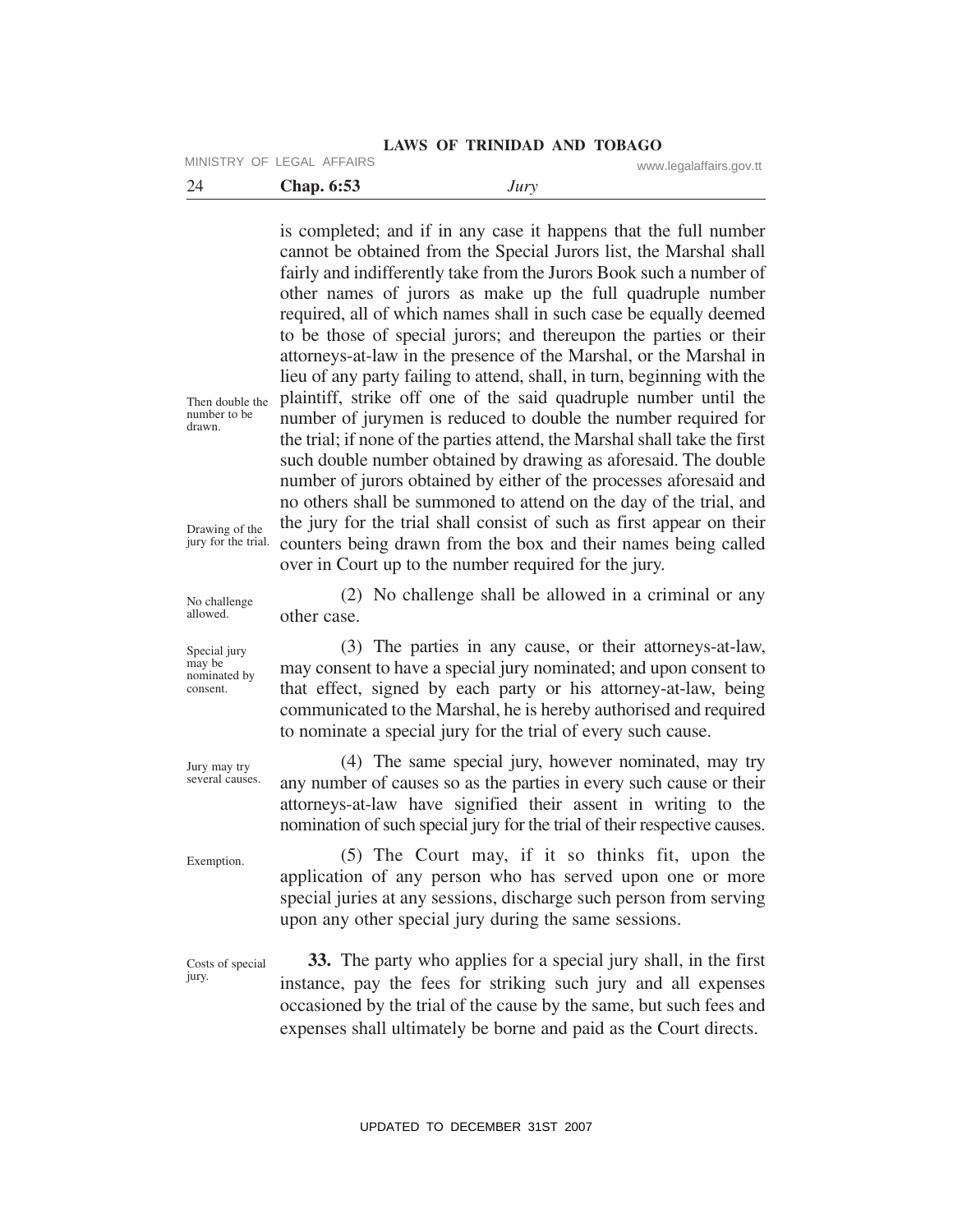| LAWS OF TRINIDAD AND TOBAGO |                         |    |
|-----------------------------|-------------------------|----|
| MINISTRY OF LEGAL AFFAIRS   | www.legalaffairs.gov.tt |    |
| Jury                        | <b>Chap.</b> 6:53       | 25 |

34. Jurors other than jurors summoned on special juries shall Payment of be entitled to be paid, in respect of their travelling to and from  $\frac{\text{common juros}}{\text{[20 of 1975]}}$ . and attendance at the place to which they are summoned— [20 of 1975].

- *(a)* such travelling and subsistence allowances; and
- *(b)* such compensation for loss of earnings which they would otherwise have made being a loss necessarily suffered by attendance at the place to which they are summoned,

as the President may by Regulations prescribe and subject to any prescribed conditions.

**35.** No juror who serves upon any special jury shall be Allowance to allowed or shall take for serving on any such jury more than such sum of money as the Judge who tries the cause thinks just.

36. Where a full jury does not appear or where, after Default of appearance of a full jury, by challenge of one of the parties or otherwise, there is likely to be a default of jurors, the Court, upon request made on behalf of the State by any person authorised or assigned by the Court, or on request made by any of the parties or their respective attorneys-at-law, in any trial, whether public or private, shall command the Marshal to name and appoint, as often as need requires, so many of such other able persons then present as will make up a full jury; and the Marshal shall, at such command of the Court, return such persons duly qualified as are present or can be found to serve on such jury, and shall add and annex their names to the former panel; but where a special jury is struck for the trial of any issue, the talesmen shall be such as may be empanelled upon the common jury panel to serve at the same Court, if a sufficient number of such persons can be found; and the State, by any one so authorised or assigned as aforesaid, and all and every the parties aforesaid shall in any of the cases aforesaid have their respective challenges to the jurors so added and annexed; and the Court shall proceed to the trial of every such issue with those jurors who were before empanelled, together with the talesmen so newly added and annexed, as if all the said jurors had been returned upon the precept awarded to try the cause.

special jurors.

jurors. [21 of 1960 175/1961].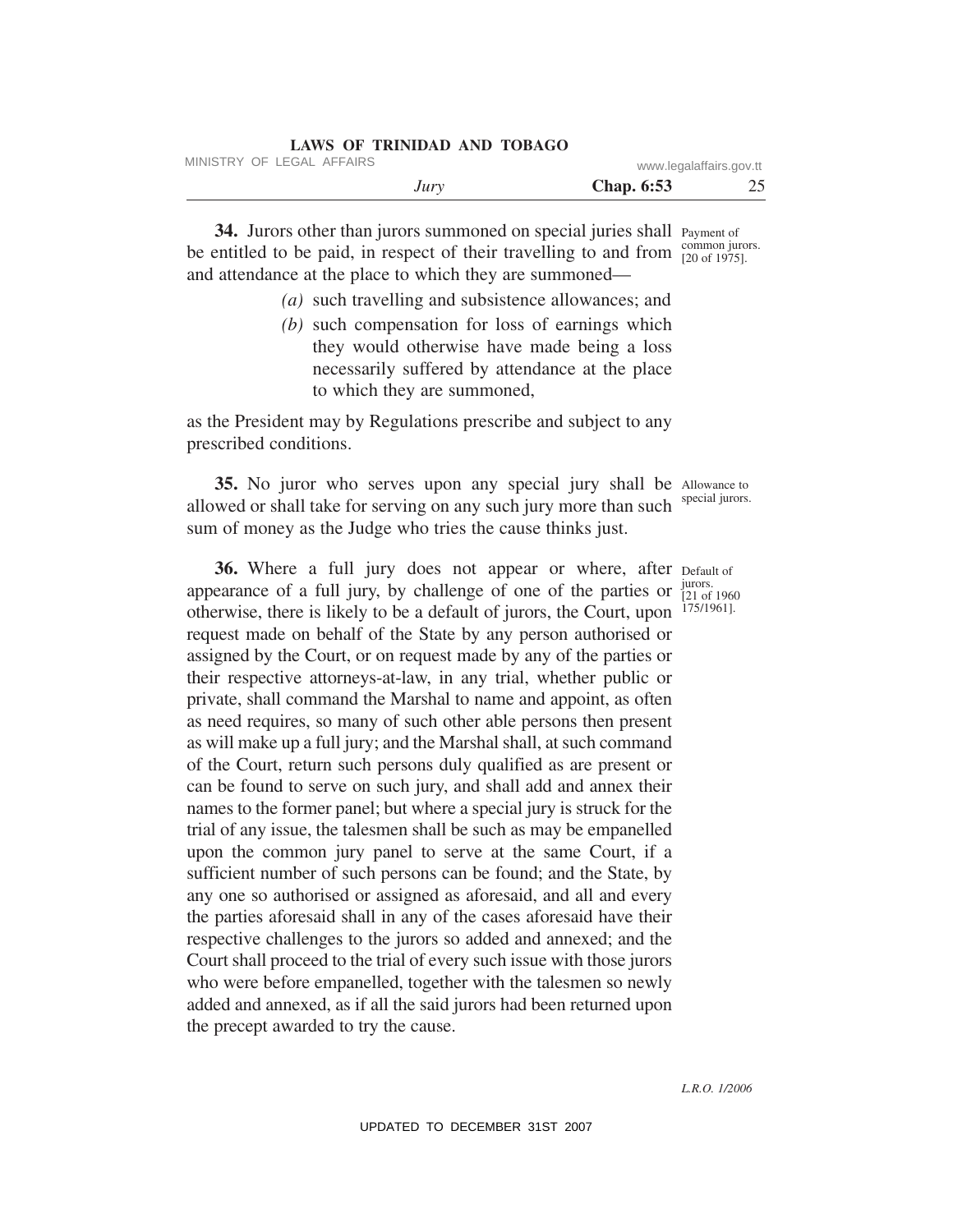MINISTRY OF LEGAL AFFAIRS www.legalaffairs.gov.tt

| ∼<br>$\sim$ | .52<br><b>Chap. 6:53</b> | Jul |  |
|-------------|--------------------------|-----|--|
|             |                          |     |  |

Jurors failing to attend or not answering or withdrawing.

**37.** If any person having been duly summoned to attend on any jury does not attend in pursuance of such summons, or being thrice called does not answer to his name, or if any such person or any talesman, after having been called, is present and does not appear, or after his appearance wilfully withdraws himself from the presence of the Court, the Court shall set a fine upon the person or talesman so making default not exceeding four hundred dollars (unless some reasonable excuse is proved by oath or affidavit) as the Court thinks fit. And the Court may order the person or talesman to be imprisoned without hard labour for thirty days in default of payment of the fine. Whenever any fine is imposed upon any person for non-attendance as a juror or for not answering to his name when called, the order of the Court shall not be enforced until after the expiration of fourteen days, and, in the meantime, the Registrar shall forthwith by letter inform the person of the imposition of the fine, and require him within ten days after the date of the letter, to forward to him an affidavit of the cause, if any, of his non-attendance; and the Registrar shall, upon the receipt of any such affidavit, submit it to the Court, or the Judge who presided at the time when the fine was imposed, and the Court or Judge may remit the fine or any part thereof.

Reference to talesman includes female juror. [21 of 1960 175/1961].

Indemnity to Marshal.

Penalty for wrongfully returning juror.

**38.** For the avoidance of doubt it is hereby declared that any reference to a talesman in sections 36 and 37 shall be construed as including a reference to a duly qualified female juror named and appointed by the Marshal to make up a full jury in the circumstances contemplated by section 36.

**39.** (1) The Marshal is hereby indemnified for empanelling and returning a person named in the Jurors Book, although he may not be qualified or liable to serve on juries; and if the Marshal wilfully empanels and returns a person to serve on a jury, the person's name not being inserted in the Jurors Book for the current year, or if such Book has not been made up, then in the Jurors Book last made up, the Court may, upon examination in a summary way, set a fine not exceeding two thousand dollars upon the Marshal as the Court thinks fit.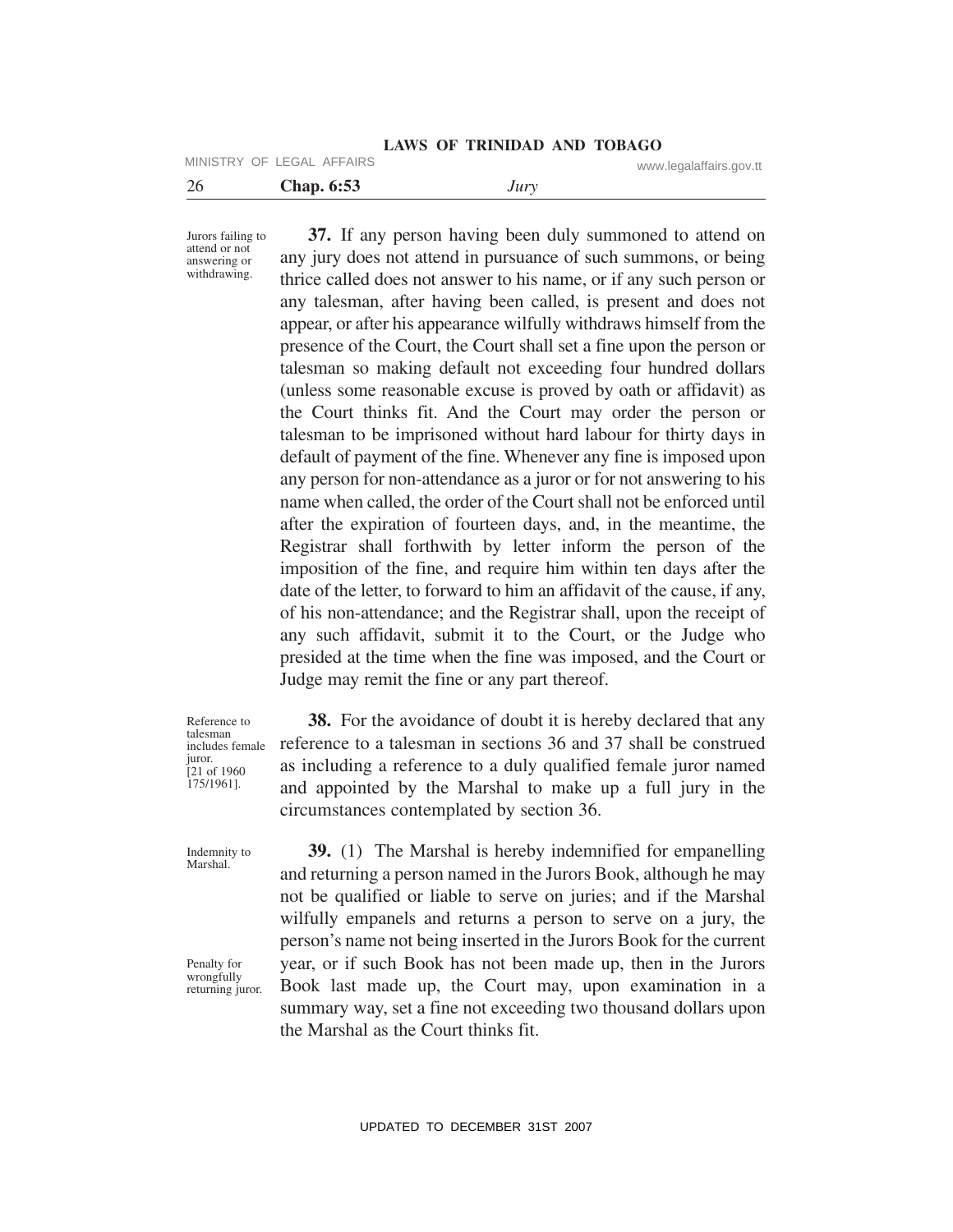| LAWS OF TRINIDAD AND TOBAGO |                         |  |
|-----------------------------|-------------------------|--|
| MINISTRY OF LEGAL AFFAIRS   | www.legalaffairs.gov.tt |  |
| Jury                        | <b>Chap.</b> 6:53       |  |

(2) No judgment after verdict shall be stayed or reversed Judgment not to by reason of the neglect or default of any officer to do or perform be reversed any of the acts or requirements by this Act required in relation to  $\frac{in \text{ jury}}{name}$  list or the preparation of the jury lists, or in the making of the jury panels. panel.

**40.** (1) Where, by this Act, any time is limited for the doing Power to of any act or the giving or publishing any notice, list, or other  $\frac{\text{enlarge time}}{[136/1976]}$ . document, or for taking any proceeding, or any time is limited during which any notice, list, book, or other document is to continue in force, such time, either before or after the expiration thereof, may be enlarged by the High Court on the application of the Director of Public Prosecutions or any person concerned. [136/1976].

(2) An application under this section may be made by motion or in such other way as any Rules of Court made under the provisions of the Supreme Court of Judicature Act may direct, Ch. 4:01. and the Court may make such order with respect to the costs of any such application as it thinks fit.

(3) Where, in the opinion of the Court, an application under this section is rendered necessary by the wrongful act, default, or omission of any person, the Court may order the person to forfeit and pay to the State any sum not exceeding two thousand dollars by way of fine.

41. The Rules Committee established by the Supreme Court Rules. of Judicature Act may make Rules of Court as to all or any of the  $\frac{[21 \text{ of } 1960]}{175/19611}$ following matters:

- *(a)* for distributing equitably, so far as is practicable, actual service as jurors among the persons liable to such service, and for the selection and preparation of jury panels;
- *(b)* for exempting from attendance for cause any juror who may have been summoned to attend a jury sessions, and regulating the procedure on application for exemption;
- *(c)* for exempting from attendance as jurors any women who are for medical reasons unfit to attend;

175/1961]. Ch. 4:01.

*L.R.O. 1/2006*

through defect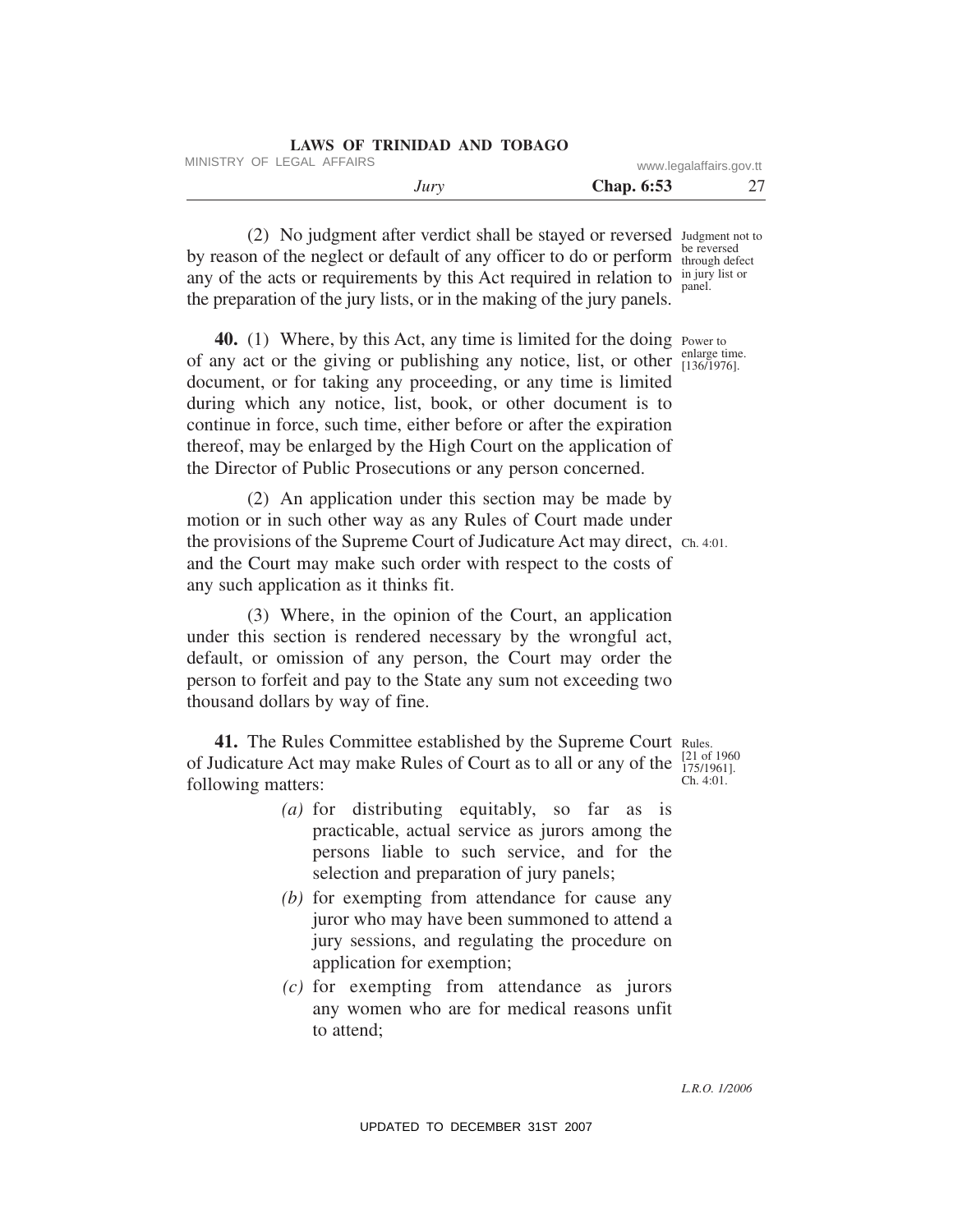| MINISTRY OF LEGAL AFFAIRS                               |            | www.legalaffairs.gov.tt                                                                                                                                                                                                                                                                                 |
|---------------------------------------------------------|------------|---------------------------------------------------------------------------------------------------------------------------------------------------------------------------------------------------------------------------------------------------------------------------------------------------------|
| 28                                                      | Chap. 6:53 | Jury                                                                                                                                                                                                                                                                                                    |
|                                                         |            | (d) for regulating the procedure to be adopted on<br>any application under section 22.                                                                                                                                                                                                                  |
| Victimisation                                           |            | 42. (1) An employer shall not—                                                                                                                                                                                                                                                                          |
| for serving as a<br>juror.<br>$[20 \text{ of } 1975]$ . |            | (a) dismiss a person in his employment or adversely<br>alter or affect the position of that person by<br>reason of the fact that the person is summoned<br>to serve serves or has served as a juror;                                                                                                    |
|                                                         |            | $(b)$ with intent to dissuade or prevent a person in his<br>employment from serving as a juror, threaten to<br>dismiss the person or in any other way to alter or<br>affect adversely the position of any such person<br>who is summoned to serve as a juror or who<br>serves or has served as a juror. |
|                                                         |            | (2) An employer who contravenes subsection (1) is<br>liable on summary conviction to a fine of one thousand dollars<br>and to imprisonment for six months or to both such fine and<br>imprisonment: and the Magistrate who makes the order for                                                          |

imprisonment; and the Magistrate who makes the order for conviction may also order that the person be reimbursed any wages lost by him, and notwithstanding any Rule of Law to the contrary, direct that the person be reinstated in his former position or in a similar position.

(3) In any proceedings for an offence under subsection (2), if all the facts and circumstances constituting the offence other than any specific intent are proved, the defendant may be convicted unless he proves that he did not have the specific intent in question.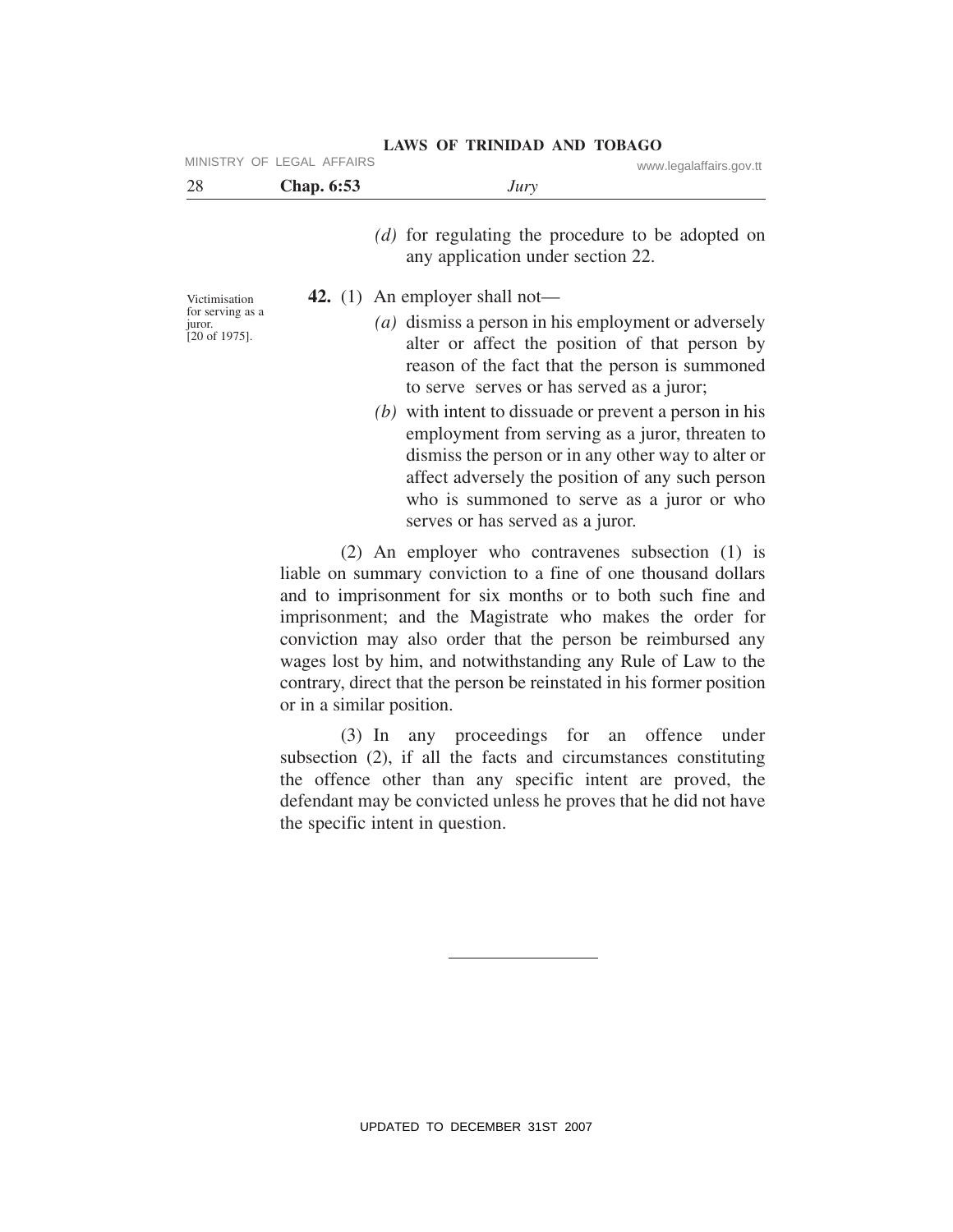MINISTRY OF LEGAL AFFAIRS www.legalaffairs.gov.tt

persons qualified to serve as jurors.

*Jury* **Chap. 6:53** 29

# **SCHEDULE**

[Section 11(3)].

# **FORM A**

# **LIST OF JURORS**

List returned by A.B. Registration Officer for the registration area of ....................... of

Section 11. [21 of 1960 175/1961 20 of 1975 136/1976].

| Christian and<br>Surname in full | Place<br>$\sigma$ f<br>abode        | Sex    | <b>Business</b><br>or<br>Occupation | Nature of<br>qualification<br>under<br>paragraph (e)<br>of sub-<br>section $(1)$<br>of section 4                                         | Whether<br>qualified<br>as Special<br>Juror |
|----------------------------------|-------------------------------------|--------|-------------------------------------|------------------------------------------------------------------------------------------------------------------------------------------|---------------------------------------------|
| Caesar, Julius                   | 112, First<br>East<br><b>Street</b> | Male   | Agricul-<br>turist                  | Seised of free-<br>hold property<br>the annual value<br>of which is not<br>less than eight<br>hundred and<br>forty dollars               | S.J.                                        |
| Caesar, Julia                    | 112, First<br>East<br><b>Street</b> | Female | Housewife                           | Husband is<br>seised of free-<br>hold property<br>the annual value<br>of which is not<br>less than eight<br>hundred and<br>forty dollars | S.J.                                        |
| Cicero, Claudia                  | 20, Chacon<br><b>Street</b>         | Female | Clerk                               | Salary is not<br>less than three<br>thousand dollars<br>per annum                                                                        |                                             |

Dated this .............................. day of ................................ , 20......

*Registration Officer for the Registration Area of* .............................

*..............................................................*

*L.R.O. 1/2006*

UPDATED TO DECEMBER 31ST 2007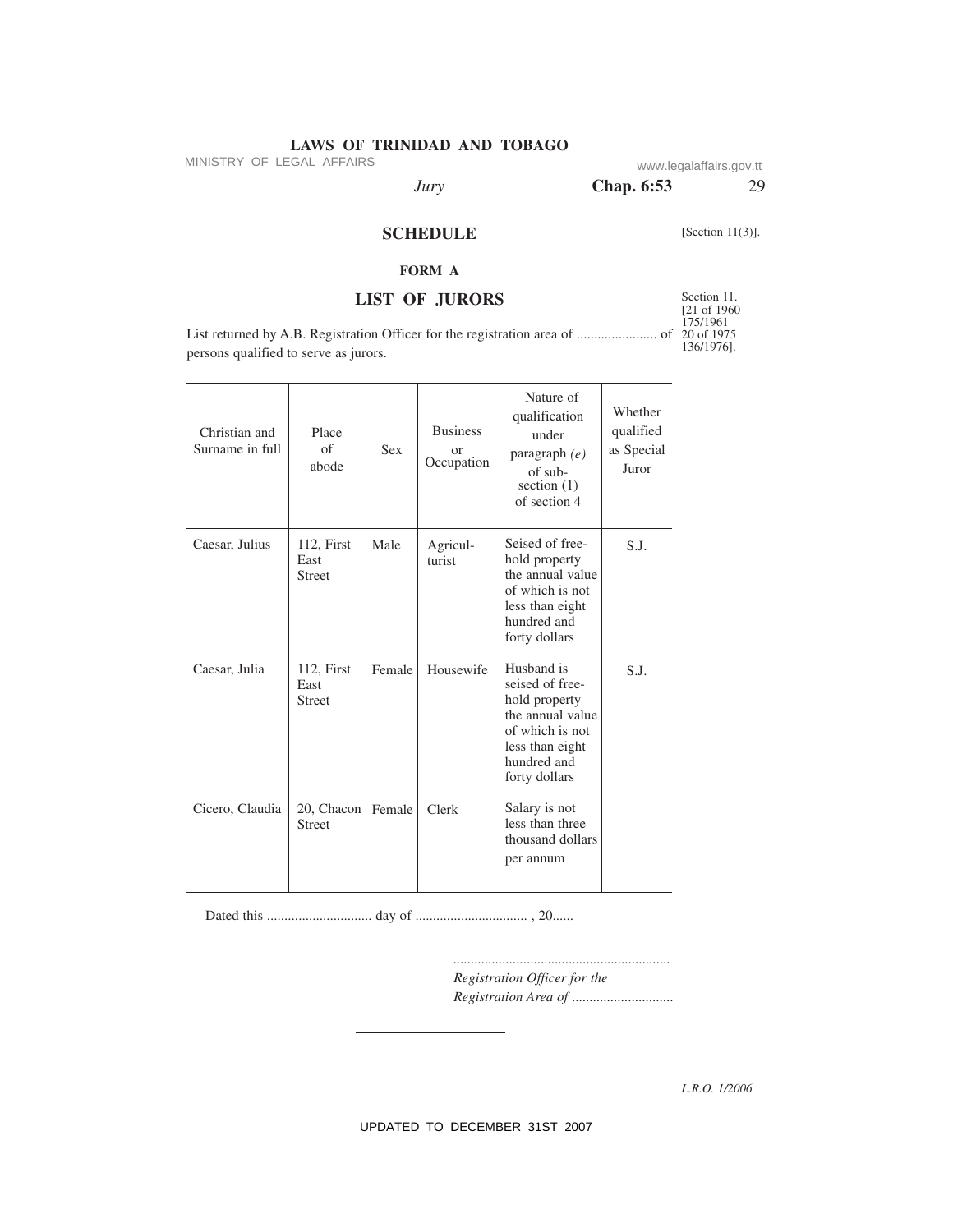MINISTRY OF LEGAL AFFAIRS www.legalaffairs.gov.tt

30 **Chap. 6:53** *Jury*

#### **FORM B**

(Section 14).

#### **THE REPUBLIC OF TRINIDAD AND TOBAGO**

# **PRECEPT FOR THE SUMMONING OF JURORS BEFORE THE HIGH COURT**

To the Marshal.

GREETING:

We command you that you cause to come before the High Court, at the Court House, in .............. on the ................... day of the month of ................. , a competent number of good and lawful persons, qualified according to law to serve as jurors, and have then and there the names of the jurors and this Writ.

Witness: His Lordship ................ Our Chief Justice, in and for the Republic of Trinidad and Tobago at Port-of-Spain, this .............. day of .................., 20.....

T. W. Registrar

#### **FORM C** (Section 16).

### **SUMMONS TO JUROR**

To ............................... of............................

You are hereby required to be and appear at the Sessions of the High Court to be held at the Court House in ............ on the ............ day of ....................... at the hour of .......... o'clock in the forenoon, there to serve as a juror and not to depart without leave of the said Court.

Dated this ................... day of ....................................... 20......

A. B., Marshal, or C. D., Magistrate

(N.B.: Here is to be inserted the text of any rule made under section 41 of the Jury Act which relates to the exemption of women jurors from attendance.)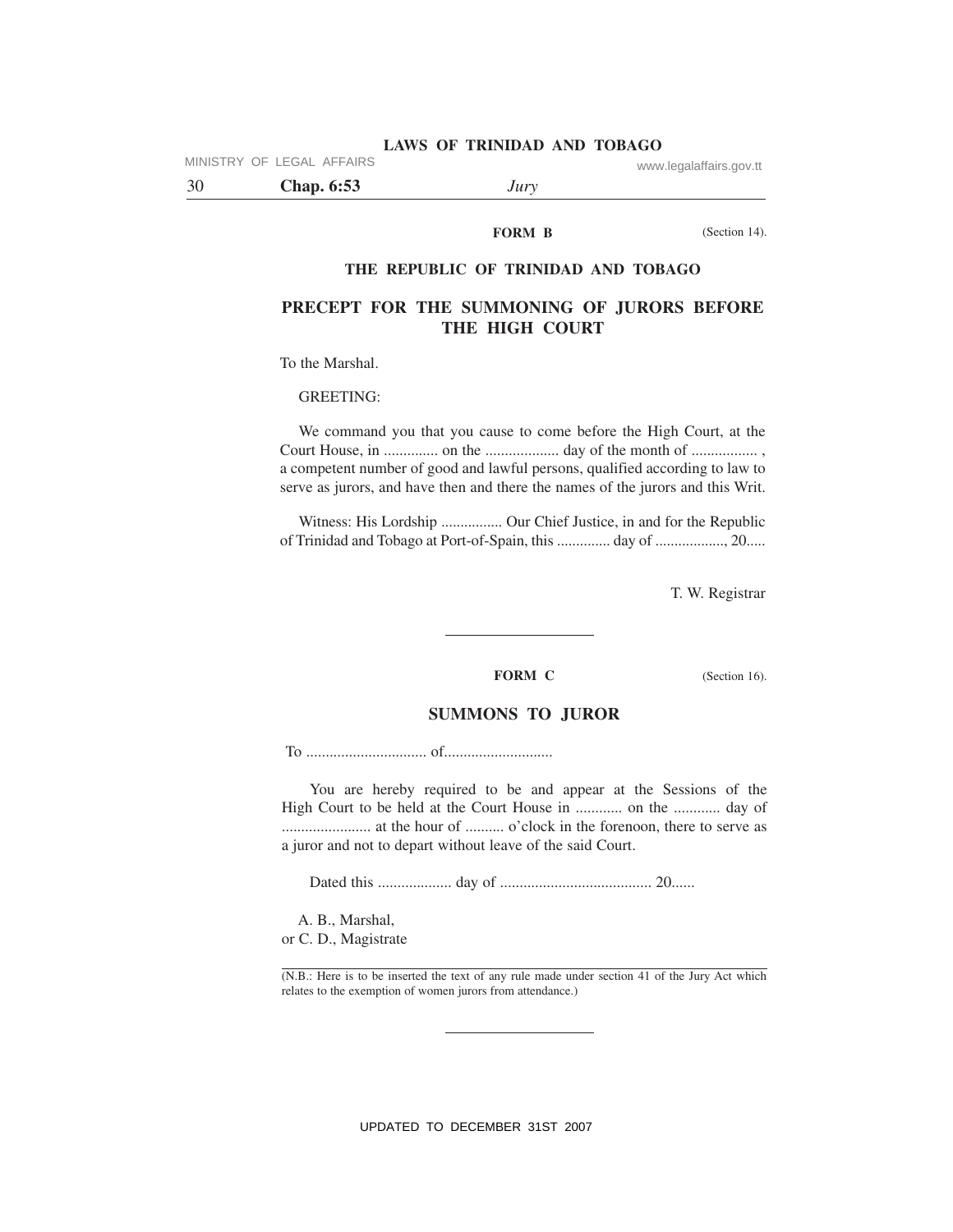MINISTRY OF LEGAL AFFAIRS www.legalaffairs.gov.tt

| $J^{\mu}V^{\nu}$ | $\overline{\phantom{0}}$<br>Chap. 6:53 | . . |
|------------------|----------------------------------------|-----|
|                  |                                        |     |

#### **FORM D**

[Section 10(2)*(d)*].

# **RETURN BY EMPLOYER**

To................................ . of .........................

You are hereby required to deliver to me on or before the ................ day of ............................ , 20..... , a return on the form endorsed hereon (or enclosed herewith) of your own name if you are qualified to serve as a juror and the names of all persons in your employment who are qualified to serve as jurors. The qualifications for a juror are set out below.

Dated this .................... day of ................................ , 20.......

Chief Election Officer

# **QUALIFICATIONS FOR A JUROR**

*(Insert below the provisions of sections 4, 5 and 8 of the Act)*

#### **(ENDORSEMENT)**

#### *Return by Employer*

| Christian<br>and<br>Surname<br>in full | Place of<br>Abode | Sex | <b>Business</b><br><b>or</b><br>Occupation | Nature of qualification<br>under section $4(1)(e)$ | Whether<br>qualified<br>as Special<br>Juror |
|----------------------------------------|-------------------|-----|--------------------------------------------|----------------------------------------------------|---------------------------------------------|
|                                        |                   |     |                                            |                                                    |                                             |
|                                        |                   |     |                                            |                                                    |                                             |
|                                        |                   |     |                                            |                                                    |                                             |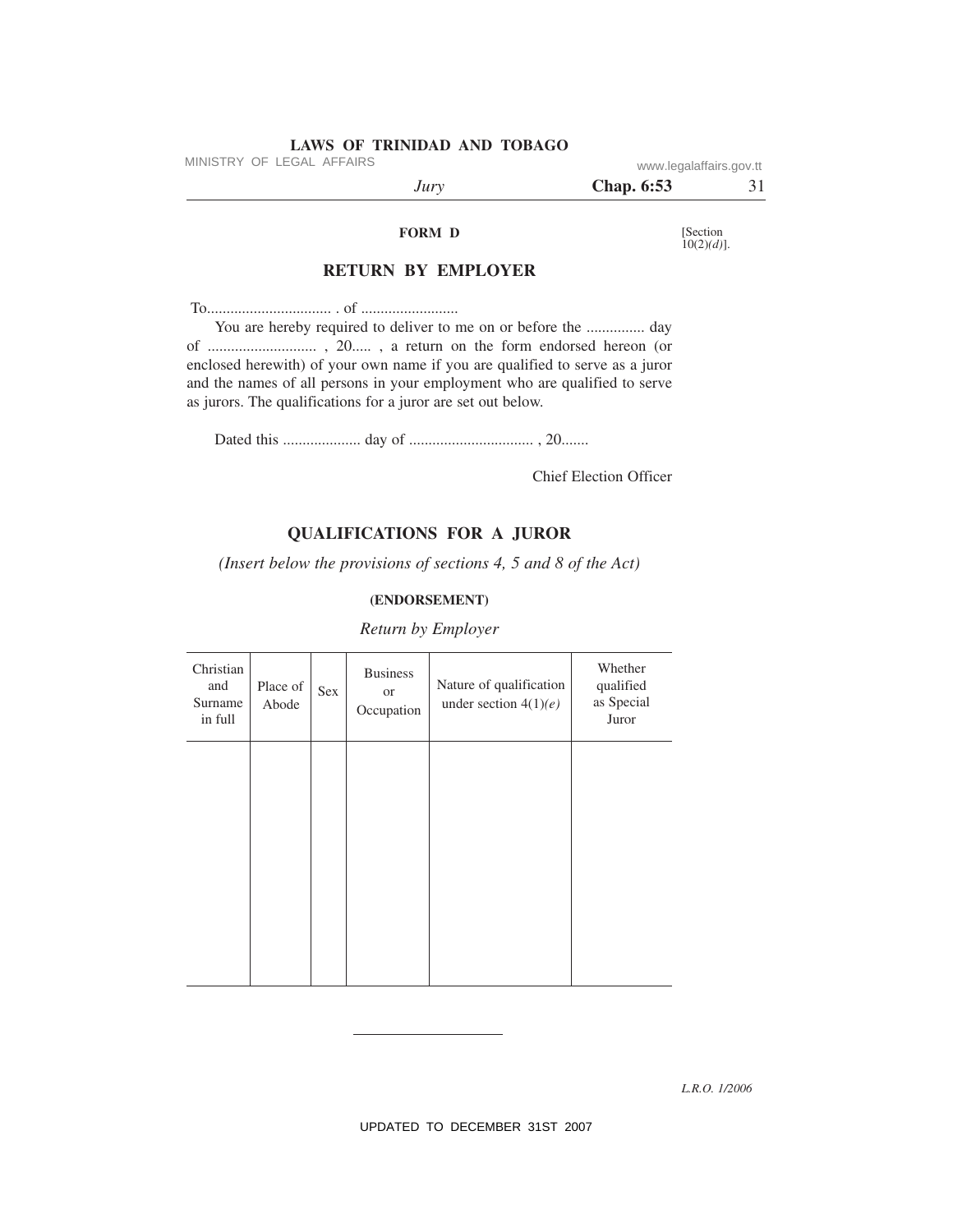MINISTRY OF LEGAL AFFAIRS www.legalaffairs.gov.tt

32 **Chap. 6:53** *Jury*

**SUBSIDIARY LEGISLATION**

# **PAYMENT TO COMMON JURORS REGULATIONS**

# ARRANGEMENT OF REGULATIONS

### **REGULATION**

- 1. Citation.
- 2. Interpretation.
- 3. Payment to common jurors.
- 4. Transportation costs.
- 5. Travelling allowances.
- 6. Decision of Registrar to be final.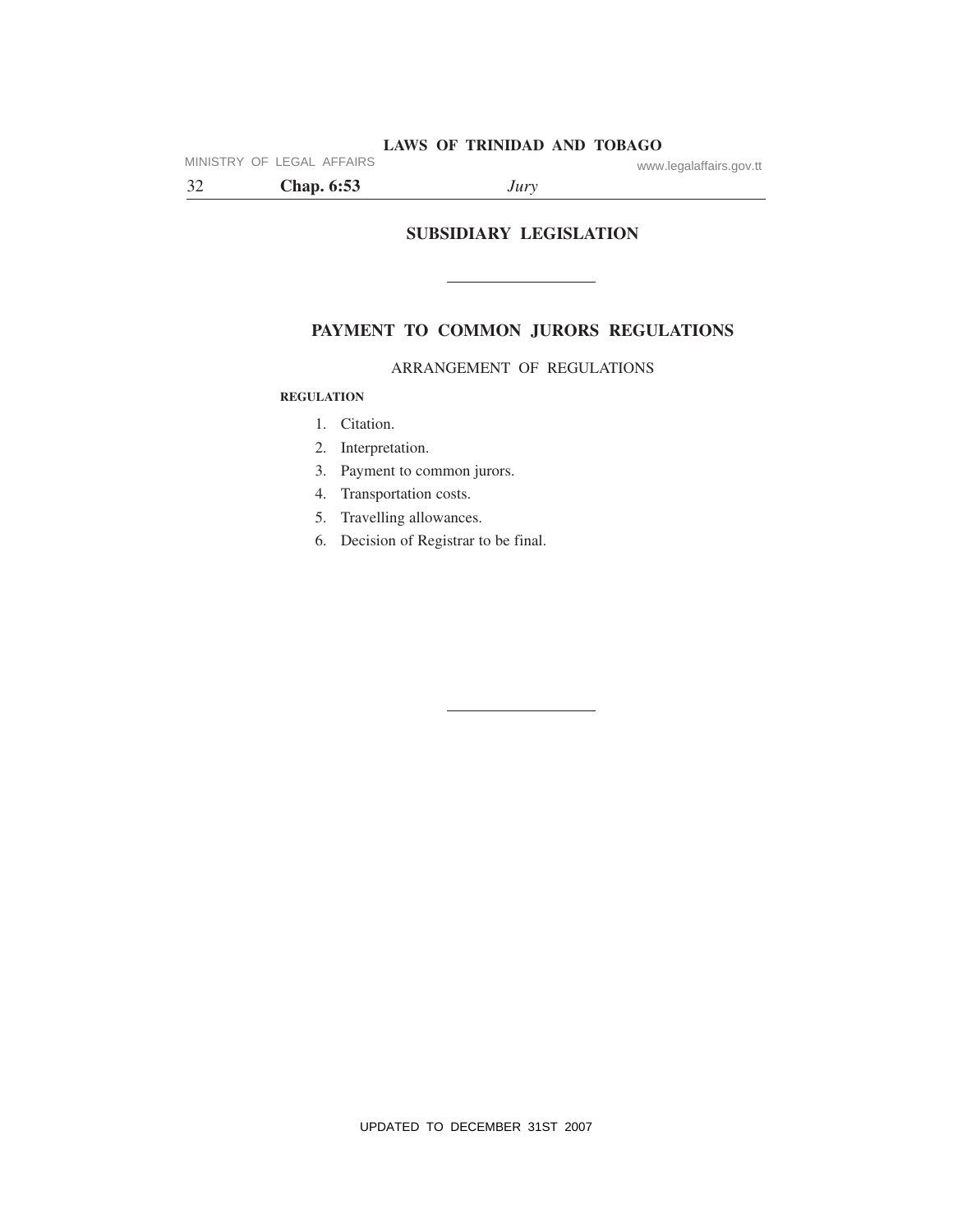MINISTRY OF LEGAL AFFAIRS www.legalaffairs.gov.tt

|              | Chap. 6:53 | $JU\Gamma V$ |
|--------------|------------|--------------|
| [Subsidiary] |            |              |

#### **PAYMENT TO COMMON JURORS REGULATIONS**

*made under section 34*

1. These Regulations may be cited as the Payment to Citation. Common Jurors Regulations.

**2.** In these Regulations—

"common juror" means a juror summoned to appear at a Jury Sessions and eligible to receive payment for his services under the Jury Act, but does not include a juror summoned on a special jury.

"Registrar" means the Registrar of the Supreme Court.

3. Every common juror summoned to appear at a Jury Payment to Sessions shall be paid a subsistence allowance of ten dollars for common jurors. each day he attends the Sessions.

4. A common juror who travels by public transport to and Transportation from a Jury Sessions shall be reimbursed such transportation costs. costs necessarily and reasonably incurred in travelling to and from the Sessions.

5. Every common juror who uses his motor vehicle for the Travelling purpose of travelling to or from a Jury Sessions may in the discretion allowances. the Travelling Allowances Act and the Regulations made thereunder. Ch. 23:50. of the Registrar be paid such allowances for the use of his motor vehicle as are ordinarily paid from time to time to public officers under

**6.** Whenever any question arises—

 $(1)$  as to what sums are payable to a common juror be final. under these Regulations;

(2) as to whether or not any expenses were reasonably or necessarily incurred by any common juror;

(3) as to any other matter arising out of these Regulations, the decision of the Registrar shall be final.

Interpretation.

G. 3.4.43. [129/1948 45 of 1979].

Decision of Registrar to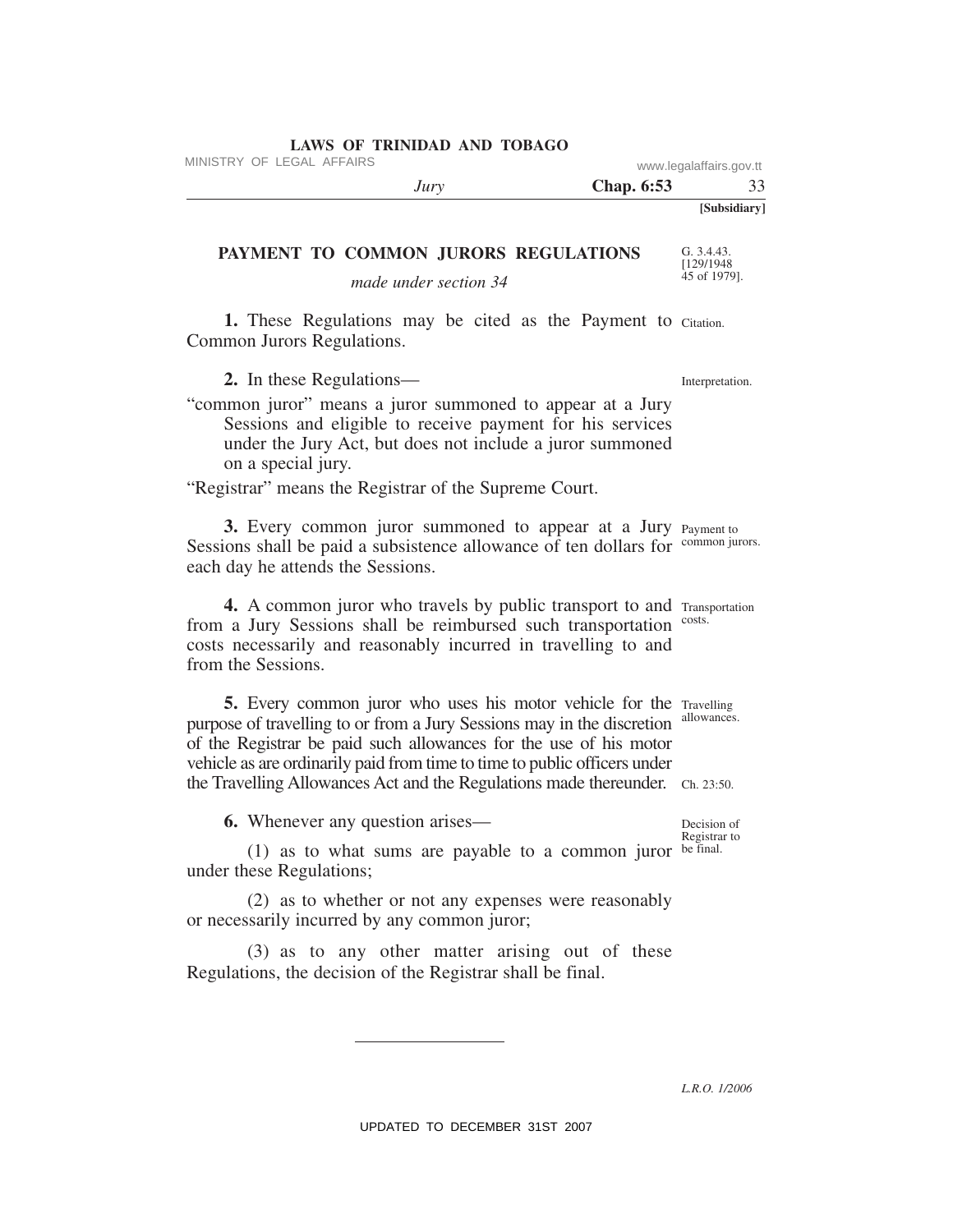| 34           | MINISTRY OF LEGAL AFFAIRS<br><b>Chap.</b> 6:53                                                                                                                                                                                                                                                                                                                                                                       | Jury                                                                                | www.legalaffairs.gov.tt                                                                                                          |
|--------------|----------------------------------------------------------------------------------------------------------------------------------------------------------------------------------------------------------------------------------------------------------------------------------------------------------------------------------------------------------------------------------------------------------------------|-------------------------------------------------------------------------------------|----------------------------------------------------------------------------------------------------------------------------------|
| [Subsidiary] |                                                                                                                                                                                                                                                                                                                                                                                                                      |                                                                                     |                                                                                                                                  |
| 121/1986.    |                                                                                                                                                                                                                                                                                                                                                                                                                      | <b>JURY (EXCEPTION FROM SERVICE) ORDER</b><br>made by the President under section 7 |                                                                                                                                  |
| Citation.    | Service) Order.                                                                                                                                                                                                                                                                                                                                                                                                      |                                                                                     | 1. This Order may be cited as the Jury (Exception from                                                                           |
| Exceptions.  | virtue of section 7 of the Jury Act:<br><b>Auditor General</b><br><b>Assistant Auditor General</b><br><b>Audit Director</b><br>Audit Executive II<br><b>Assistant Audit Director</b><br>Audit Executive I<br><b>Audit Senior</b><br><b>Audit Training Officer</b><br>Audit Supervisor<br><b>Audit Manager</b><br>Administrative Officer II<br><b>Audit Research Officer</b><br>Audit Examiner II<br>Audit Examiner I | Director, Audit Administrative Services                                             | 2. The holders of the following offices in the Auditor<br>General's Department are excepted from service as Jurors by            |
| 123/1986.    |                                                                                                                                                                                                                                                                                                                                                                                                                      | <b>JURY (EXCEPTION FROM SERVICE)</b><br>$(NO. 2)$ ORDER                             |                                                                                                                                  |
|              |                                                                                                                                                                                                                                                                                                                                                                                                                      | made by the President under section 7                                               |                                                                                                                                  |
| Citation.    | Service) (No. 2) Order.                                                                                                                                                                                                                                                                                                                                                                                              |                                                                                     | 1. This Order may be cited as the Jury (Exception from                                                                           |
| Exceptions.  | of the Jury Act.                                                                                                                                                                                                                                                                                                                                                                                                     |                                                                                     | 2. The members of staff of the Trinidad and Tobago Forensic<br>Centre are excepted from service as jurors by virtue of section 7 |
|              |                                                                                                                                                                                                                                                                                                                                                                                                                      |                                                                                     |                                                                                                                                  |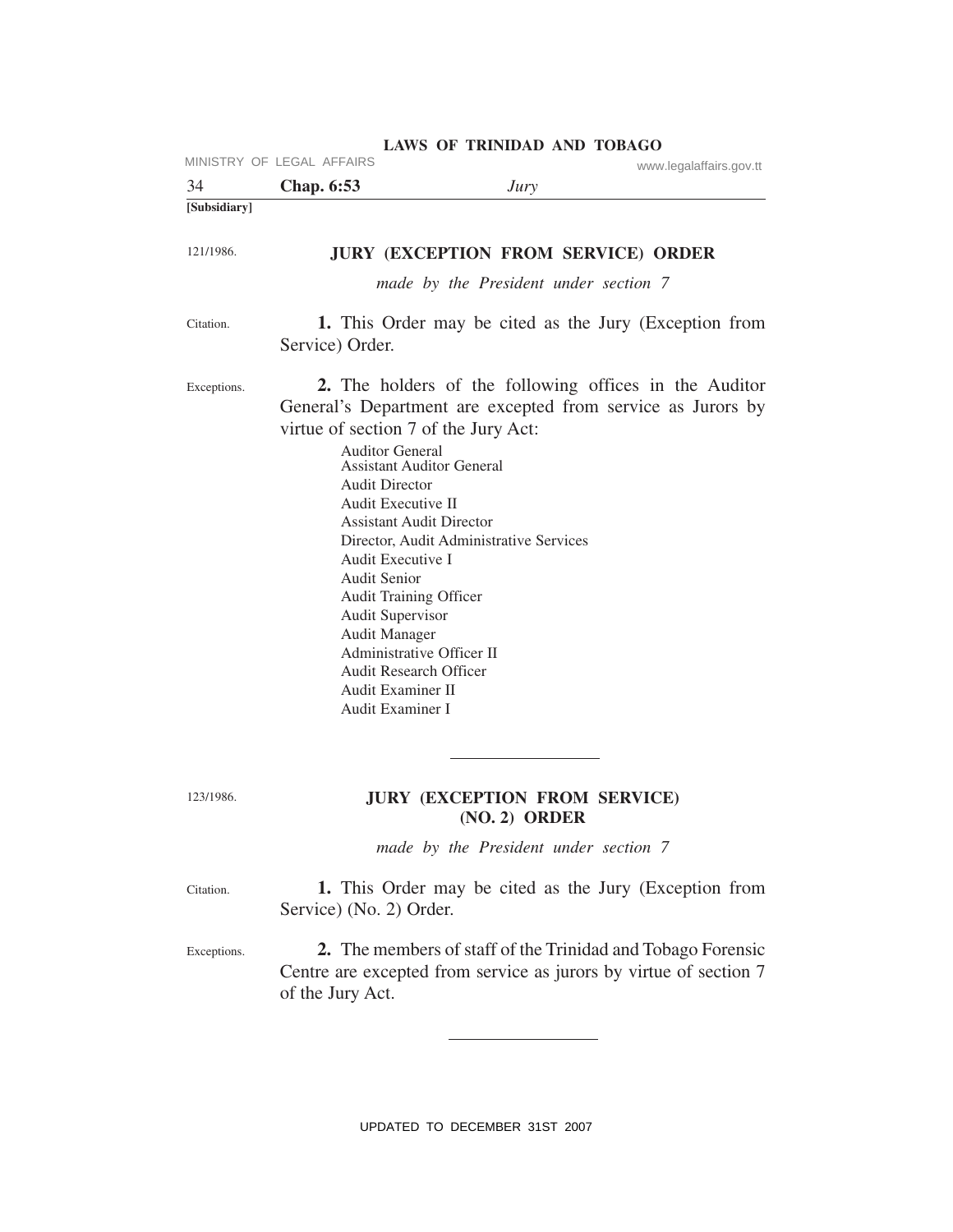MINISTRY OF LEGAL AFFAIRS www.legalaffairs.gov.tt

| $J^{\mu}$ | Chap. 6:53 |              |
|-----------|------------|--------------|
|           |            | [Subsidiary] |

#### **JURY (EXCEPTION FROM SERVICE) ORDER**

135/1990.

*made by the President under section 7* 

1. This Order may be cited as the Jury (Exception from Citation. Service) Order.

2. The holders of the following technical posts in the Civil Exceptions. Aviation Division and the Harbour Master's Division, Ministry of Works, Infrastructure and Decentralisation are excepted from service as Jurors by virtue of section 7 of the Jury Act:

> Director of Civil Aviation Deputy Director of Civil Aviation Assistant Director of Civil Aviation Chief Instructor Flight Operations/Licensing Officer Air Traffic Services Instructor Air Traffic Controller IV Air Traffic Controller III Air Traffic Controller II Air Traffic Controller I Air Traffic Control Assistant Electronics Engineer Telecommunications and Electronics Technician III Telecommunications and Electronics Technician II Telecommunications and Electronics Technician I The Harbour Master The Assistant Harbour Master The Shipping Master The Assistant Shipping Master.